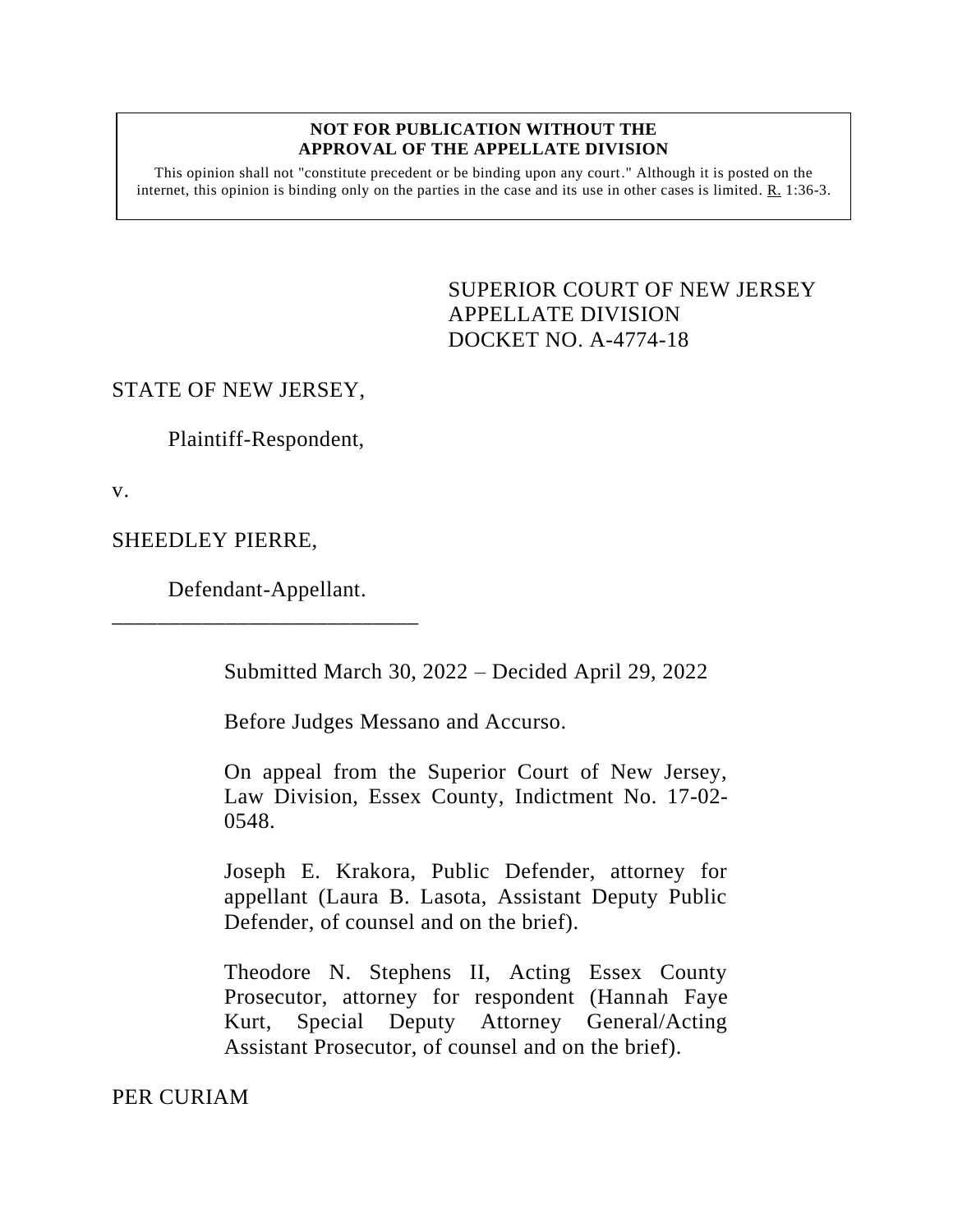After successfully withdrawing his guilty plea to first-degree armed robbery, which, pursuant to a plea agreement, exposed him to a maximum fifteen-year sentence with an eighty-five percent period of parole ineligibility under the No Early Release Act (NERA), N.J.S.A. 2C:43-7.2, defendant Sheedley Pierre proceeded to trial.<sup>1</sup> A jury convicted him of second-degree conspiracy to commit robbery, N.J.S.A.  $2C:5-2$  and  $15-1(a)(2)$  (count one); the lesser-included offense of second-degree robbery, N.J.S.A. 2C:15-1 (count two); first-degree felony murder, N.J.S.A. 2C:11-3(a)(3) (count three); seconddegree unlawful possession of a handgun, N.J.S.A. 2C:39-5(b) (count four); second-degree possession of a firearm for an unlawful purpose, N.J.S.A. 2C:39-4(a) (count five); and second-degree employing a juvenile to commit a criminal offense, N.J.S.A. 2C:24-9 (count six).

After merging counts one, two and five with the felony murder conviction, the judge sentenced defendant to a forty-year term of imprisonment, subject to NERA. He imposed a concurrent seven-year term on the unlawful possession of a handgun conviction, and a consecutive seven-year term of imprisonment on the employing a juvenile conviction.

The State also agreed to recommend a maximum sentence of ten years' imprisonment if defendant provided truthful testimony if necessary against his "co-actors."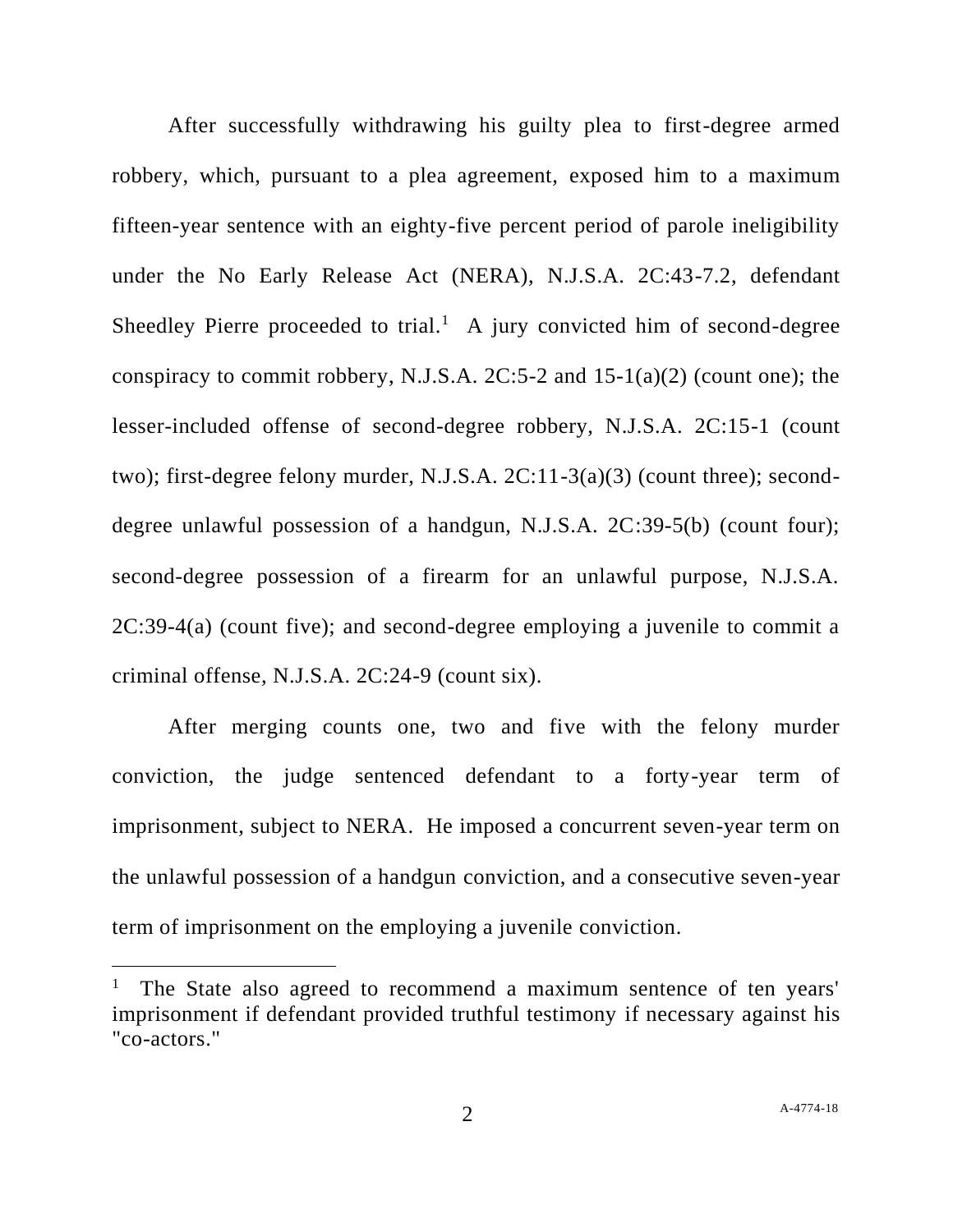Defendant appealed and raises the following arguments for our consideration:

# POINT I

THE TRIAL COURT ERRED IN PERMITTING THE STATE TO PRESENT EVIDENCE ABOUT A PRIOR CAB DRIVER ROBBERY COMMITTED BY  $[J.W.2]$ ] BECAUSE DEFENDANT HAD NO INVOLVEMENT IN THAT ROBBERY, AND BECAUSE [J.W.] WAS NOT TRIED WITH DEFENDANT, EVIDENCE OF [J.W.]'S PRIOR ROBBERY WAS IRRELEVANT AND ITS ADMISSION WAS UNDULY PREJUDICIAL. (Not Raised Below).

# POINT II

THE TRIAL COURT ERRED IN PERMITTING THE STATE TO ELICIT TESTIMONY ABOUT [J.W.]'S CONFESSION TO THE ROBBERY AND SHOOTING. BECAUSE [J.W.]'S HEARSAY STATEMENTS WERE NOT MADE IN FURTHERANCE OF THE CONSPIRACY, THEIR ADMISSION WAS IMPROPER UNDER N.J.R.E. 803(B)(5). (Partially Raised Below).

# POINT III

THE TRIAL COURT ERRED IN CHARGING THE JURY ON SECOND-DEGREE ROBBERY AS A LESSER-INCLUDED OFFENSE TO FIRST-

<sup>&</sup>lt;sup>2</sup> We use initials to identify any juveniles involved pursuant to Rule 1:38- $3(d)(5)$ .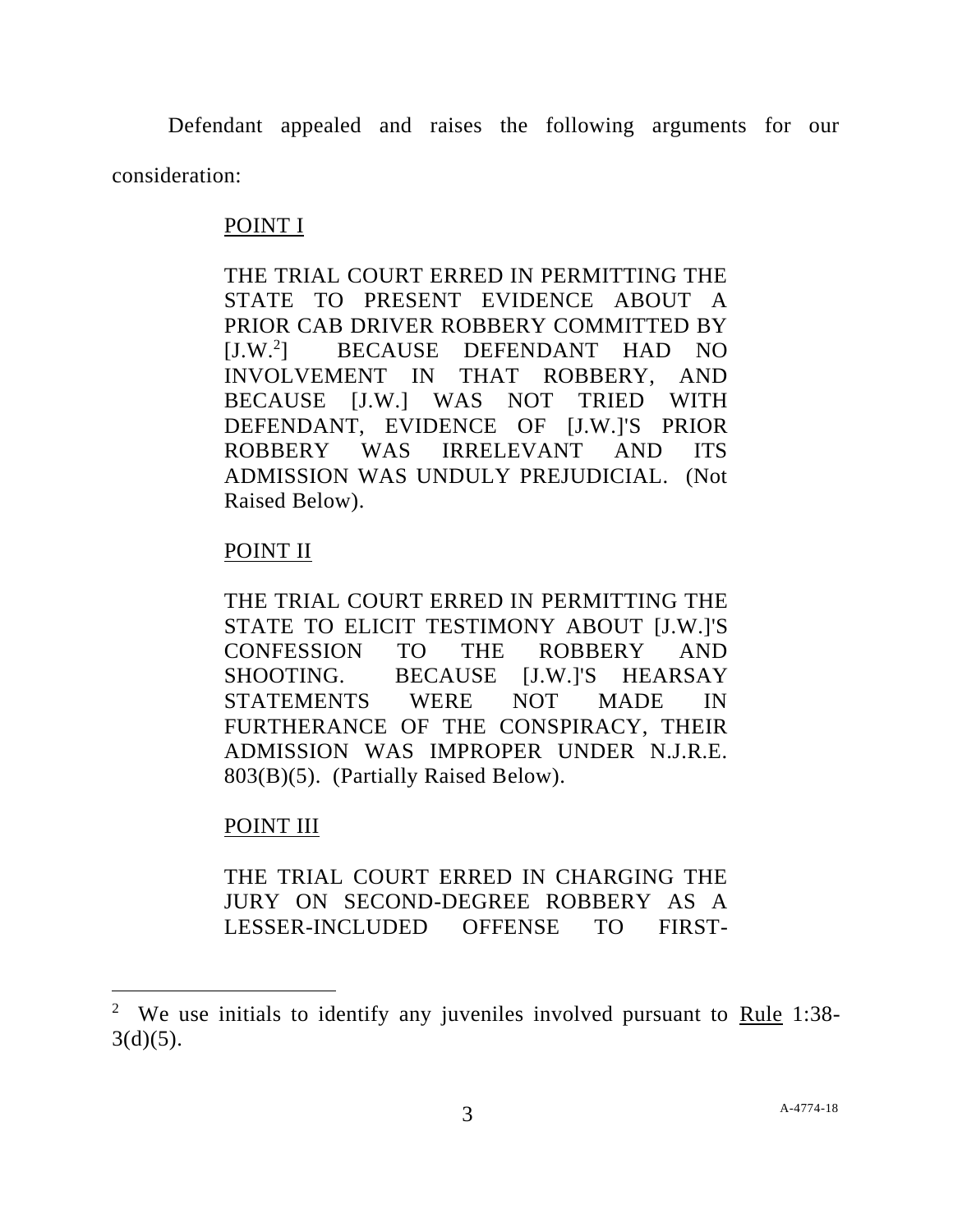# DEGREE ROBBERY OVER DEFENDANT'S OBJECTION.

### POINT IV

DEFENDANT'S AGGREGATE [FORTY-SEVEN]- YEAR SENTENCE, SUBJECT TO A PAROLE DISQUALIFIER GREATER THAN [FORTY] YEARS, IS EXCESSIVE AND THE PRODUCT OF SEVERAL SENTENCING ERRORS. (Partially Raised Below).<sup>3</sup>

Because we agree with the arguments raised in Point I, we reverse defendant's convictions, vacate his sentence and remand for a new trial.

I.

The indictment charged defendant of conspiring with a juvenile, "Z.W., a/k/a J.W." to commit first-degree robbery, and the State contended defendant and J.W. killed cabdriver Jonas Larose during an attempted robbery shortly after 11:00 p.m. on November 30, 2016, in Orange. J.W. was charged as a juvenile not only with the crimes alleged on November 30, but also with the armed robbery of another cabdriver, Ronald Nicolas, the night before. Tried in the Family Part, J.W. was adjudicated delinquent of the felony murder of

<sup>&</sup>lt;sup>3</sup> We omit the sub-points in defendant's brief.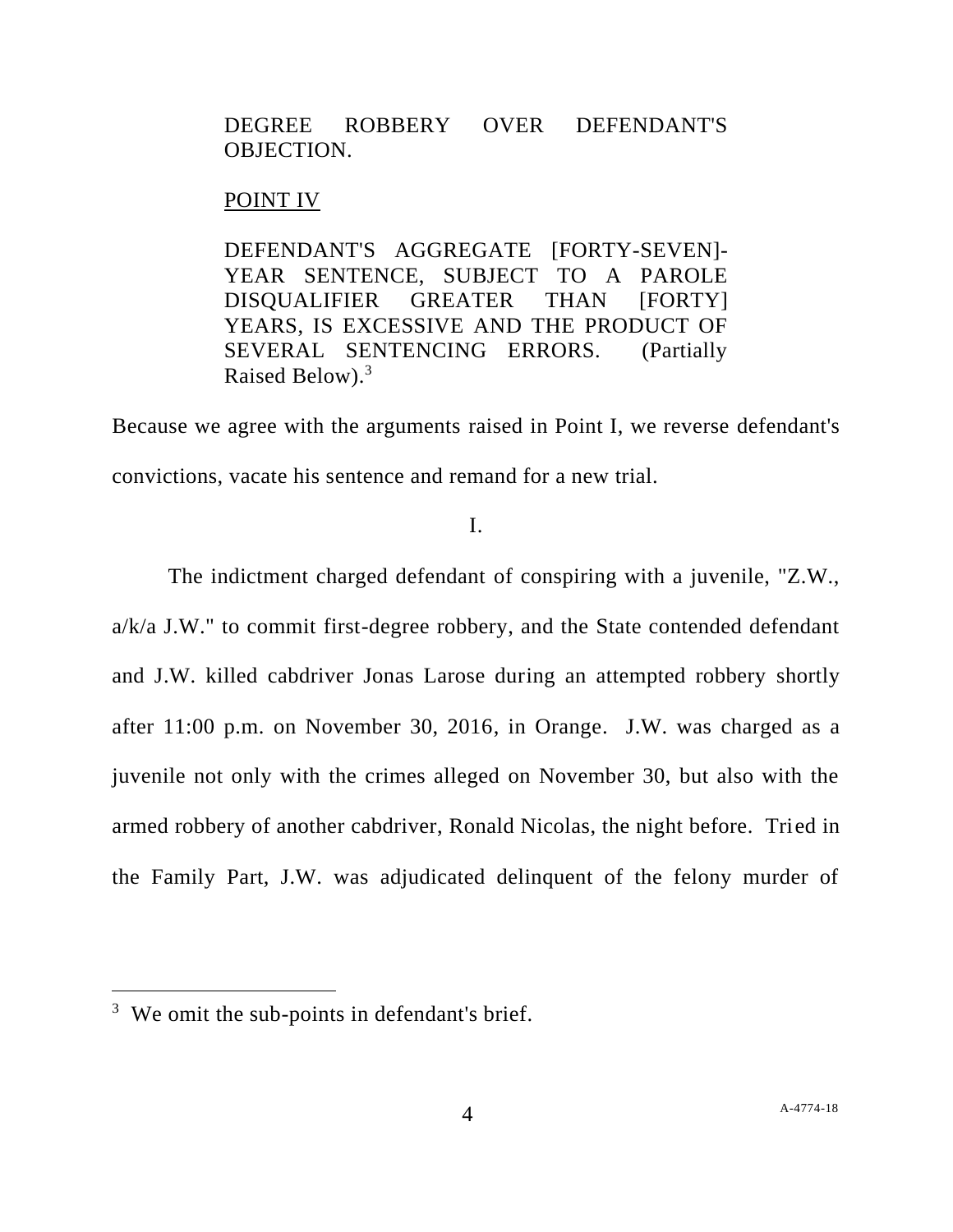Larose, the armed robbery of Nicolas and other offenses. In re J.A.W., Jr., No. A-1686-18 (App. Div. Mar. 17, 2022) (slip op. at  $14$ ).<sup>4</sup>

Although the State did not contend defendant participated in or had knowledge of the November 29, 2016 robbery of Nicolas, the judge permitted the prosecutor to introduce extensive evidence regarding that robbery, J.W.'s involvement, and the police investigation that followed. Before trial began, defense counsel acknowledged she was stipulating "J.W.'s robbery of . . . Nicolas the day prior . . . [was] admissible to prove [the] identity of coconspirator J.W."

Additionally, defense counsel stipulated statements J.W. made after the homicide to two other witnesses, Wayne Grant and Jaylen Dawkins, were admissible "statement[s] against interest." Before trial began, however, defense counsel clarified while she was not objecting to admission of statements J.W. allegedly made to Dawkins, she did object to Dawkins' "thinking and his guessing what something meant."

Nicolas testified on the night of November 29, 2016, he picked up a fare in Orange; his eleven-year-old son was with him. Nicolas recognized the two

<sup>4</sup> We affirmed J.W.'s delinquency adjudications and the trial judge's sentence of eleven years but remanded the matter for an evidentiary hearing on J.W.'s motion to suppress. Id. at 25, 46.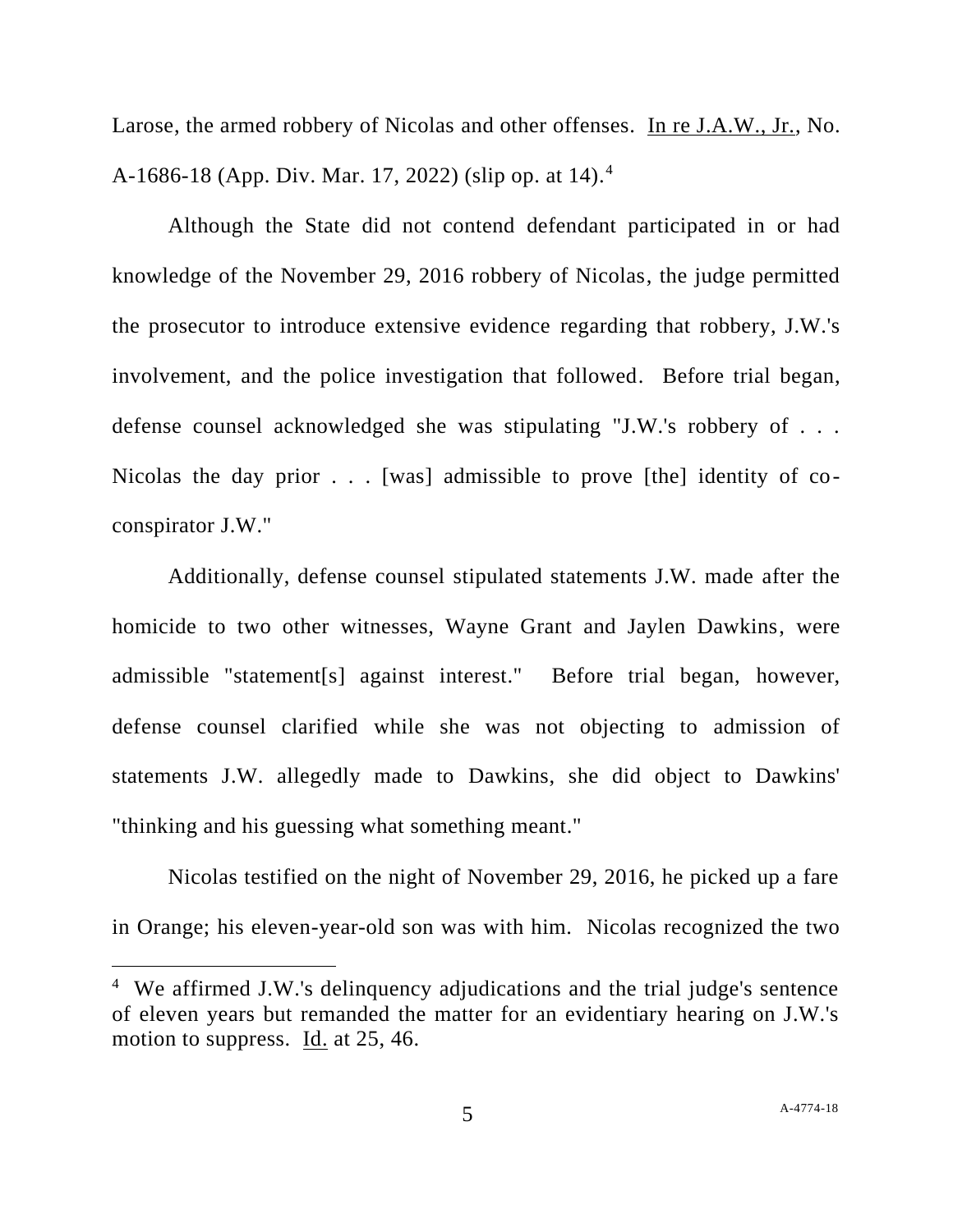young boys who entered the cab. Nicolas knew one, J.N., since J.N.'s childhood. Nicolas recognized the other, later identified as J.W., because he tried to pay Nicolas in the past with a counterfeit bill. When Nicolas demanded payment from the two boys up front, J.W. handed him a counterfeit \$50 bill, and Nicolas told both boys to get out of the car. J.N. pulled a gun and pointed it at Nicolas and his son while J.W. took the cabbie's money from a prior fare. When the boys left running from the cab, Nicolas went to the police and reported the incident.

Detectives from the Essex County Prosecutor's Office (ECPO) conducted an out-of-court photographic identification with Nicolas on December 5, 2016. The jury saw the video recording of that procedure in which Nicolas identified a photo of J.W. as the person who "put a gun [to] my head and my son['s] head" on November 29. The jury also saw video surveillance footage of two men waiting for Nicolas' cab and later leaving the cab on foot.

On the evening of November 30, Nicolas received a call for a pick-up at the same address originally given by the two boys the night before. Suspicious, Nicolas referred the call to another cab company, Claudia Limo Service; it dispatched Larose. As the car passed him in traffic, Nicolas called

6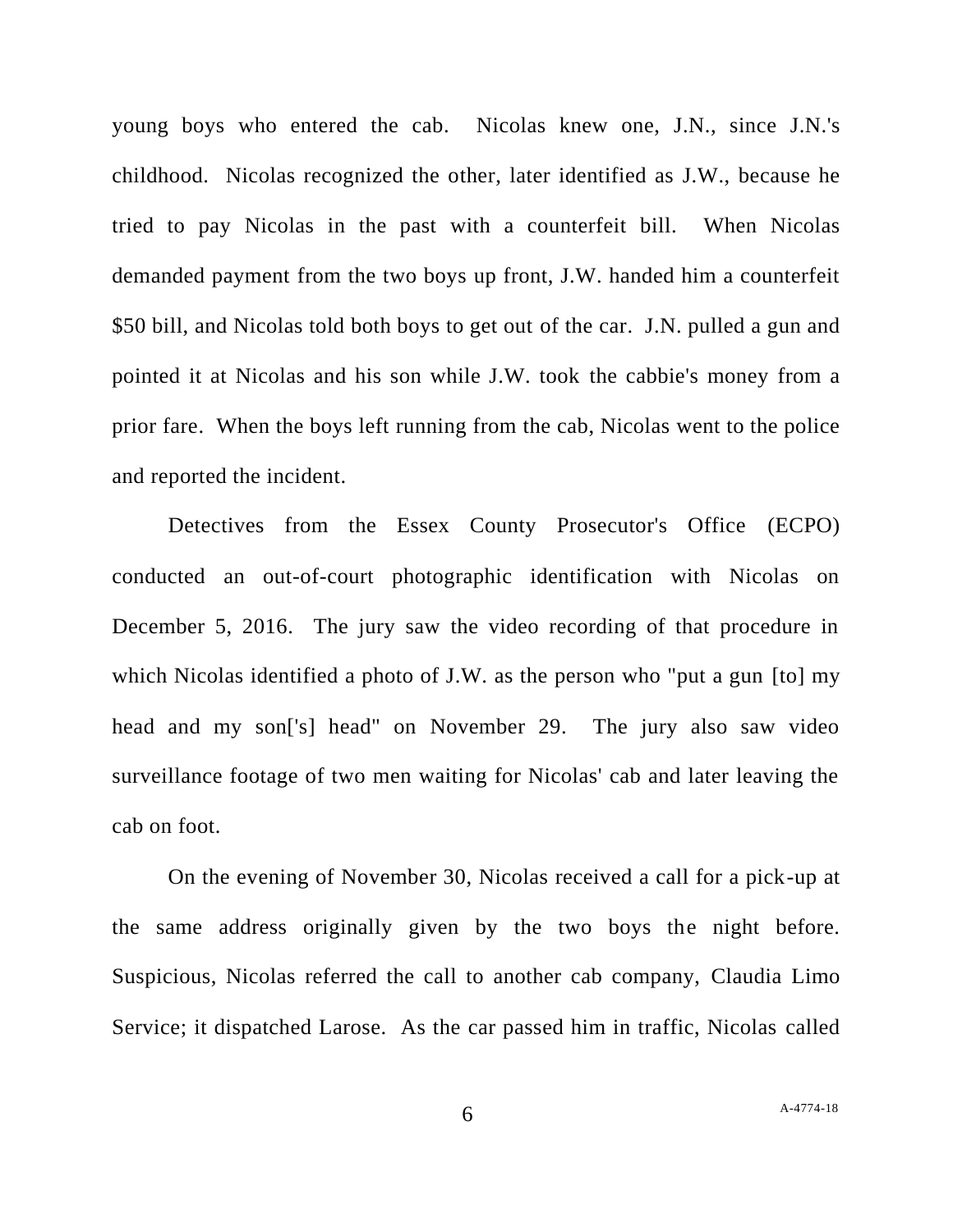the limo service again, telling the dispatcher to warn the driver that he (Nicolas) was robbed at gunpoint the night before, and it might be the same two individuals calling for a cab. Nicolas was in the area and saw Larose pick up his fare — two young men — and drive off at high speed shortly before crashing into a tree.

Nicolas did not see the men leave the cab, but Fayau Fontilus, who lived nearby, saw the men enter the cab and heard one say "give me the money," as the car doors closed. Fontilus heard two gun shots as the cab drove away. When it crashed, Fontilus ran from the scene; the two men started to run in the same direction for a short distance before Fontilus turned. Fontilus heard them laughing as they ran, and one said, "I just killed this  $n^{***}$ ."

Larose was shot twice in the head and was dead when police arrived. Investigators recovered a spent projectile from the driver's side air conditioning vent, but no shell casings, meaning the gun used was likely a revolver. Investigators also recovered video footage from nearby surveillance cameras that showed the crash and two men running from the vehicle behind Fontilus. Police also obtained some partial descriptions of the men from other eyewitnesses.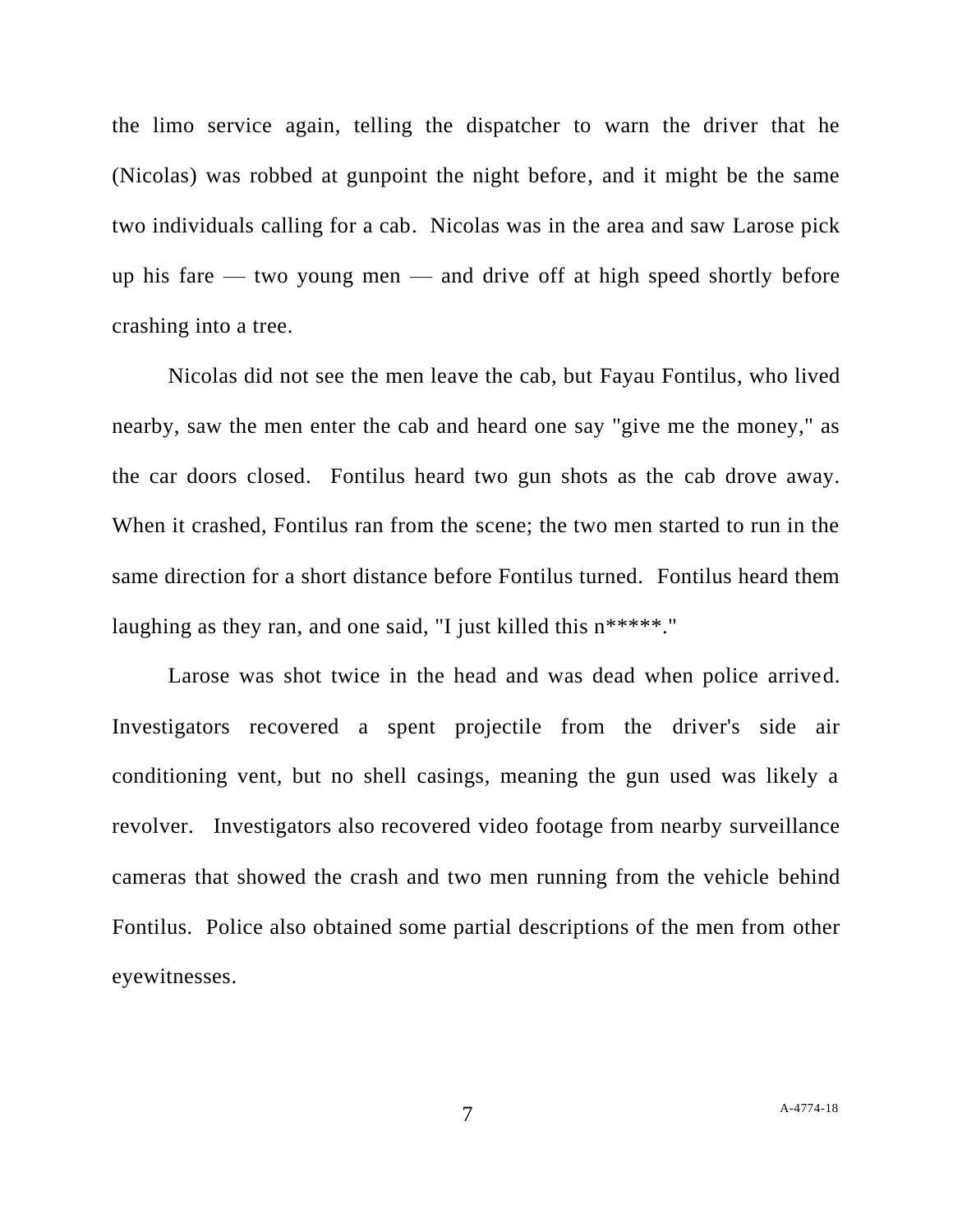Detective Kenneth Poggi of the ECPO was the lead investigator on the homicide, and the judge permitted him to describe in detail, sometimes over defense counsel's objection, the steps he undertook in the investigation. Poggi told of interviewing Nicolas after the homicide and learning J.N.'s name and his potential relationship "to an incident from the prior evening," the November 29 robbery of Nicolas. The prosecutor played video footage from the night of November 29, 2016, showing two men getting into Nicolas's cab. Defense counsel objected, arguing the jury would be confused about what it was seeing and asserting "this has nothing to do with my client." The judge overruled the objection.

The prosecutor asked Poggi what steps he took to further the investigation of the homicide. Armed with the name of one of the juveniles involved in the Nicolas robbery, the detective said he tried to obtain J.N.'s "pedigree information" and noted there was "a record from . . . [the] Berkeley Heights Police Department." Defense counsel's objection led to a sidebar, at which the prosecutor explained J.N. and J.W. were arrested together in Berkeley Heights, and J.W.'s arrest photograph was used later to identify him. He also asserted that the two juveniles provided the same address as their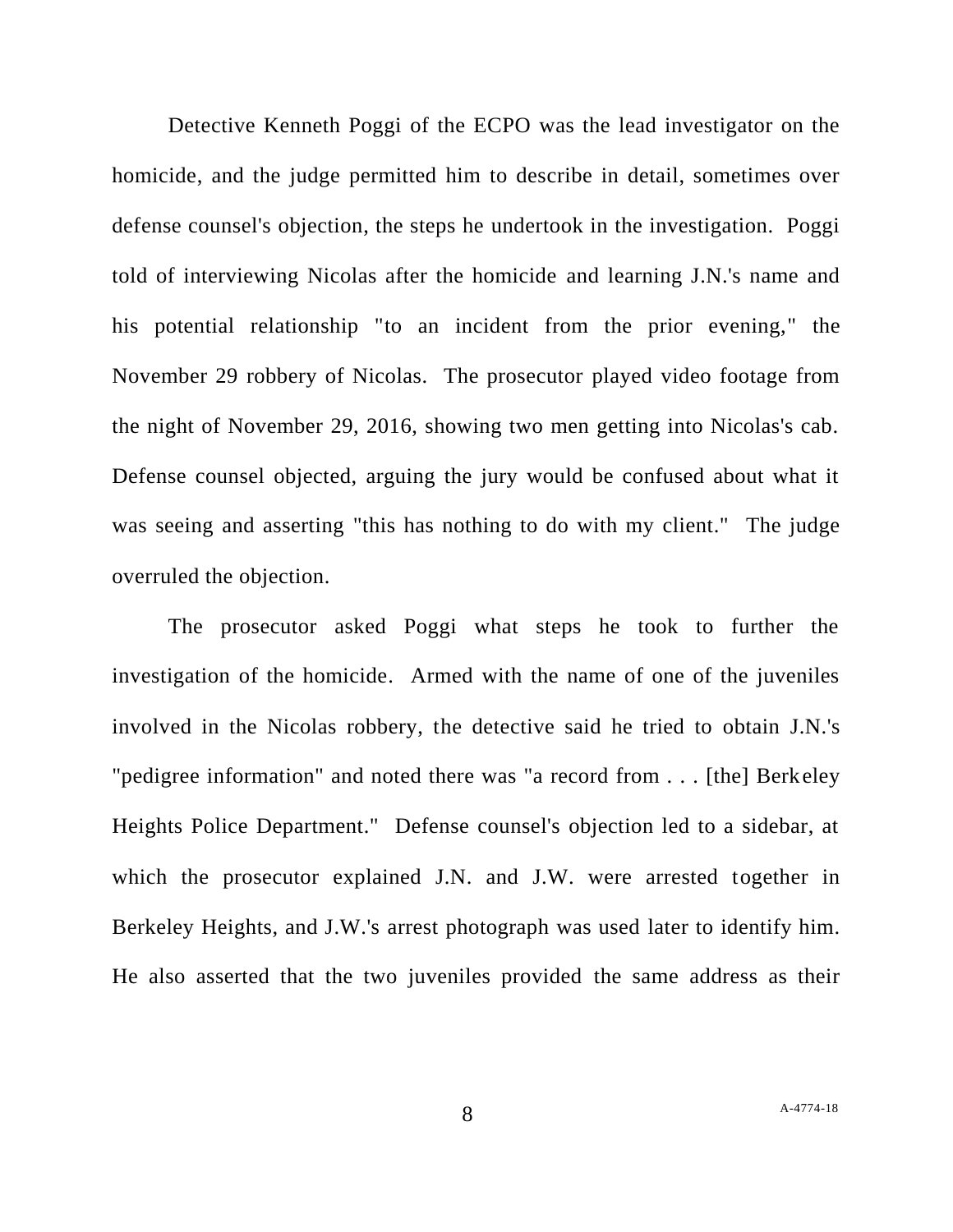home address, and police ultimately found the murder weapon there when they executed a search warrant.

Defense counsel persisted, "[The prosecutor's] not trying the case against the juvenile. He's trying the case against [defendant]." When the prosecutor retorted by claiming the evidence was "relevant to show the steps that [investigators] took to solve this case," defense counsel asserted, "everybody" already knows [J.W. is] the shooter. Why are we going into all this stuff? It really has nothing to do with this case."<sup>5</sup> The judge overruled the objection, reasoning, "Not every piece of information necessarily will touch on [defendant], but as long as it's relevant to the overall investigation, then it's permissible."

Poggi silently reviewed the Berkeley Heights police incident report of November 5, 2016, and testified he "learned [from that report] a potential identity of the second person from the robbery of . . . Nicolas" — J.W. — and secured his photograph. Poggi used the "Berkeley Heights photo[]" in "identification procedures with some witnesses."

<sup>&</sup>lt;sup>5</sup> Indeed, in opening statements, both counsel referenced defendant's statement to detectives. In that statement, defendant admitted being in the cab with J.W. when he shot and killed Larose.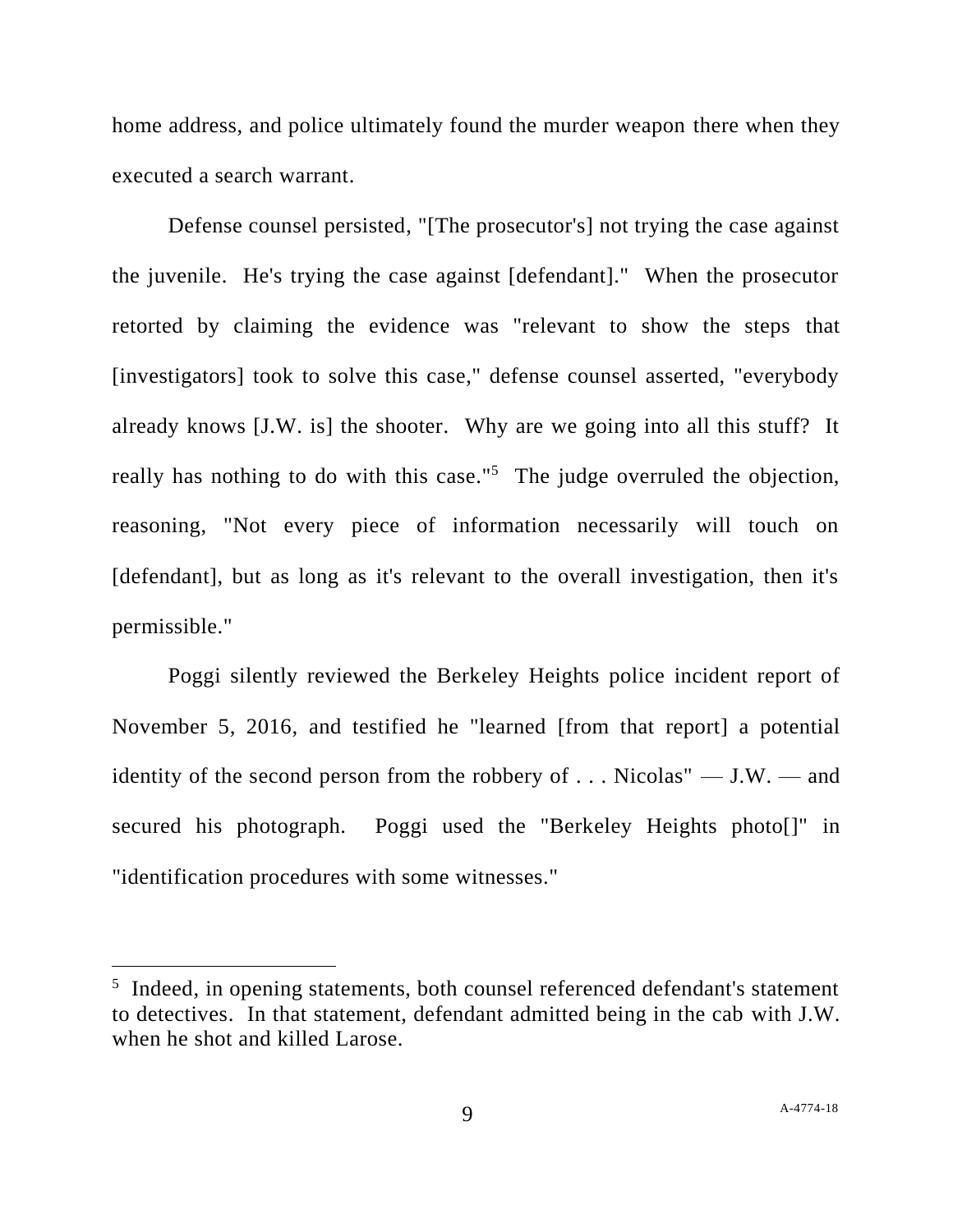Poggi also used the Highland Terrace home address J.N. and J.W. supplied to the Berkeley Heights police to further the investigation. On December 2, Poggi and other investigators went to that address and saw J.N. enter an apartment. When their entry was refused, investigators obtained a key from the superintendent and entered. Inside, they found J.N. and J.W., who was wearing clothing similar to that described by witnesses to the homicide and seen on the video surveillance footage from the November 29 robbery of Nicolas. Other men, including Grant, Dawkins, and the apartment's tenant, wheelchair-bound Gary Elysee, were present.

Poggi arrested J.N. for the November 29 robbery of Nicolas, and J.W. for that robbery and the Larose homicide. Police obtained a search warrant for the Highland Terrace apartment. They did not find any weapons in their initial search, but they returned later in the day and seized a revolver near a television stand; the gun had Larose's blood on it. Poggi was permitted, over objection, to testify at length about the factors that led him to conclude J.N. was not involved in the homicide.

On December 5, 2016, after speaking to witnesses and reviewing video surveillance footage from a number of cameras showing two men fleeing the Larose cab, Poggi re-canvassed the area and focused attention on a multi-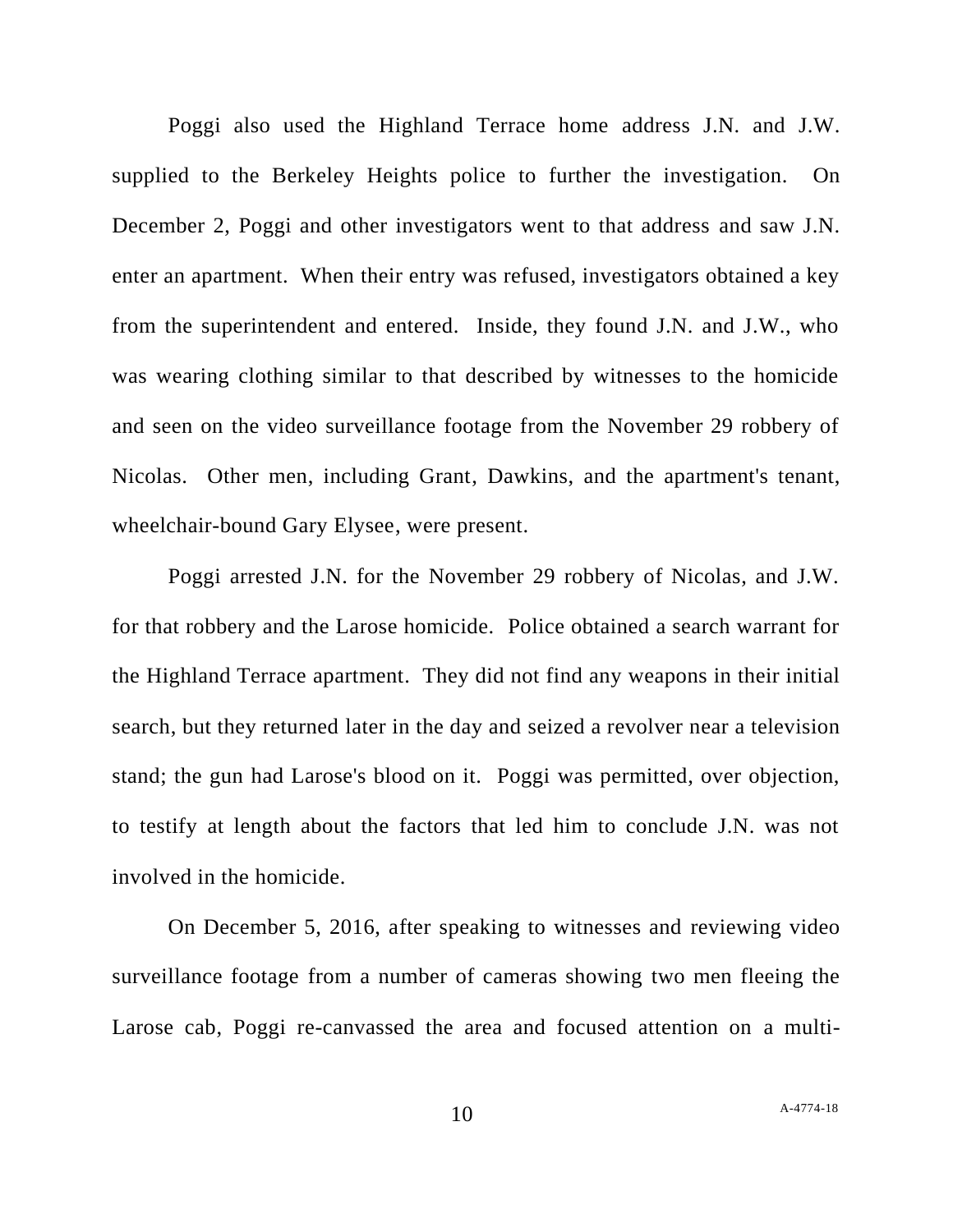family residence on North Center Street because the video showed the two men ran in that direction. Defendant, who lived in an apartment in the building, responded to Poggi's knock on his door.

When Poggi told defendant he was investigating Larose's nearby homicide, defendant said he "had no knowledge of that incident." The prosecutor asked how that response differed "from the responses . . . you got to that point" from other people. The judge overruled defense counsel's hearsay objection, and Poggi explained:

> [I]t's a smaller community and people were very much aware of the fact that the cab driver had . . . been . . . killed on . . . the adjacent block. . . . Most people were aware of it from various different ways and some had information to provide and some didn't have information to provide, but . . . to that point and thereafter, we didn't come across anyone who was completely unaware that it had occurred.

When showed J.W.'s photo, defendant said "he knew him from playing basketball in the park, but hadn't seen him in approximately two weeks." Defendant denied having a cell phone. The prosecutor asked Poggi, "[A]fter that encounter, what did you draw from that?" The judge again overruled defense counsel's objection, and Poggi responded: "At that point, [defendant] became a suspect to me because of the nature of his responses."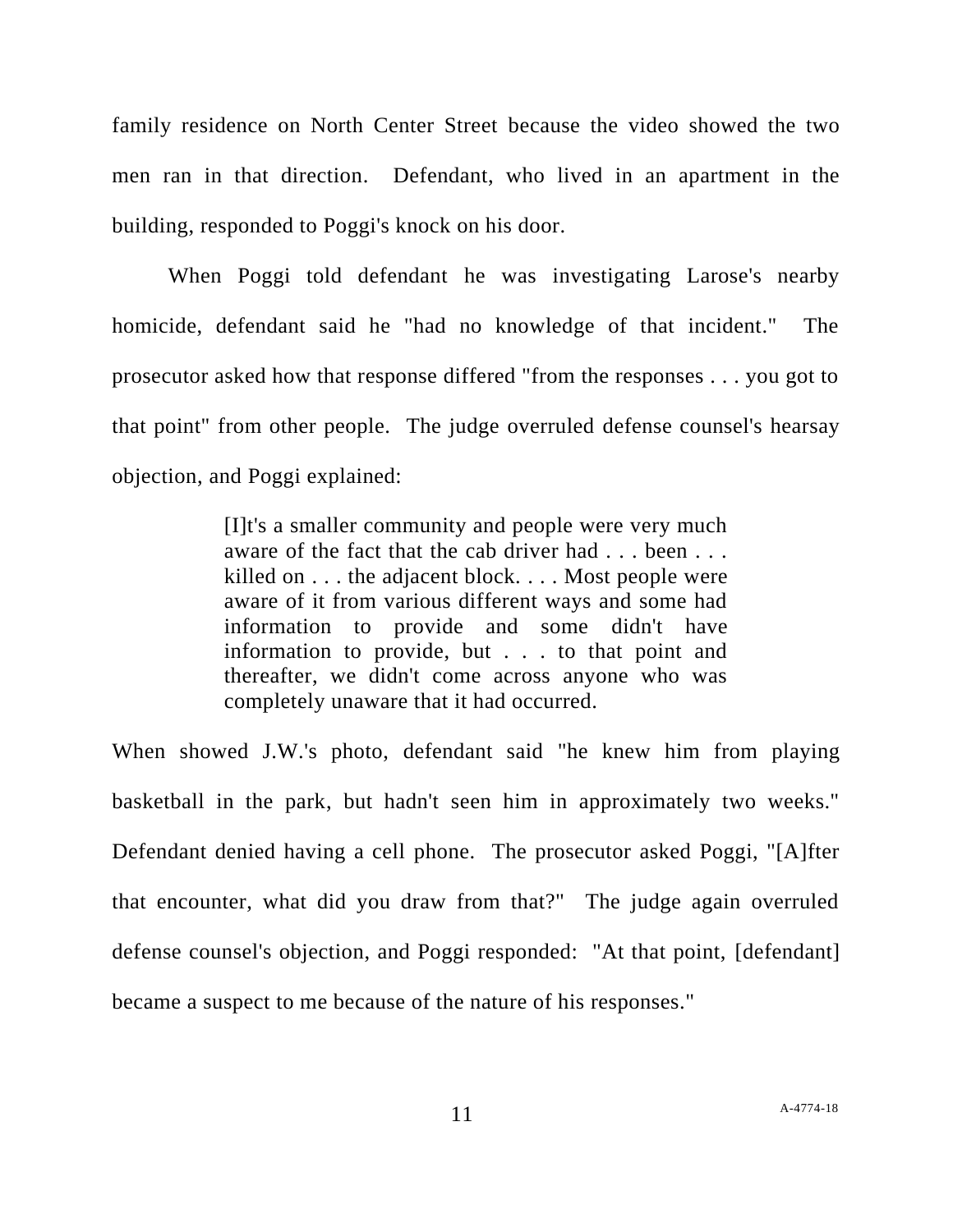On December 8, Poggi returned to defendant's apartment to question him further; defendant agreed to accompany investigators to ECPO offices and provided a statement, after which Poggi arrested defendant for the Larose homicide. Defendant's recorded video statement was played for the jury.

Defendant acknowledged calling Nicolas' cab company on the night of November 30, 2016, but claimed he got the number from a Google search; in fact, investigators extracted information from defendant's cell phone demonstrating he never searched for the number and had actually called it twice. Defendant gave conflicting versions of why he summoned a cab on November 30, why J.W., who he knew as "Little Bro," was in the cab with him and when the two first met that evening. At one point, defendant admitted knowing J.W. planned to rob the driver but did not know J.W. had a gun. Defendant eventually acknowledged seeing what he thought was a gun in J.W.'s jacket, and he assumed J.W. would use it to rob the cab driver. Defendant said he planned to pay the fare and leave when he arrived at his destination, stating repeatedly that he had seven dollars in his pocket ready to pay Larose. Defendant claimed he did not know J.W. would shoot Larose.

Defendant also said he had no contact with J.W. over social media. Yet, defendant's cell phone data showed he blocked J.W. on Facebook after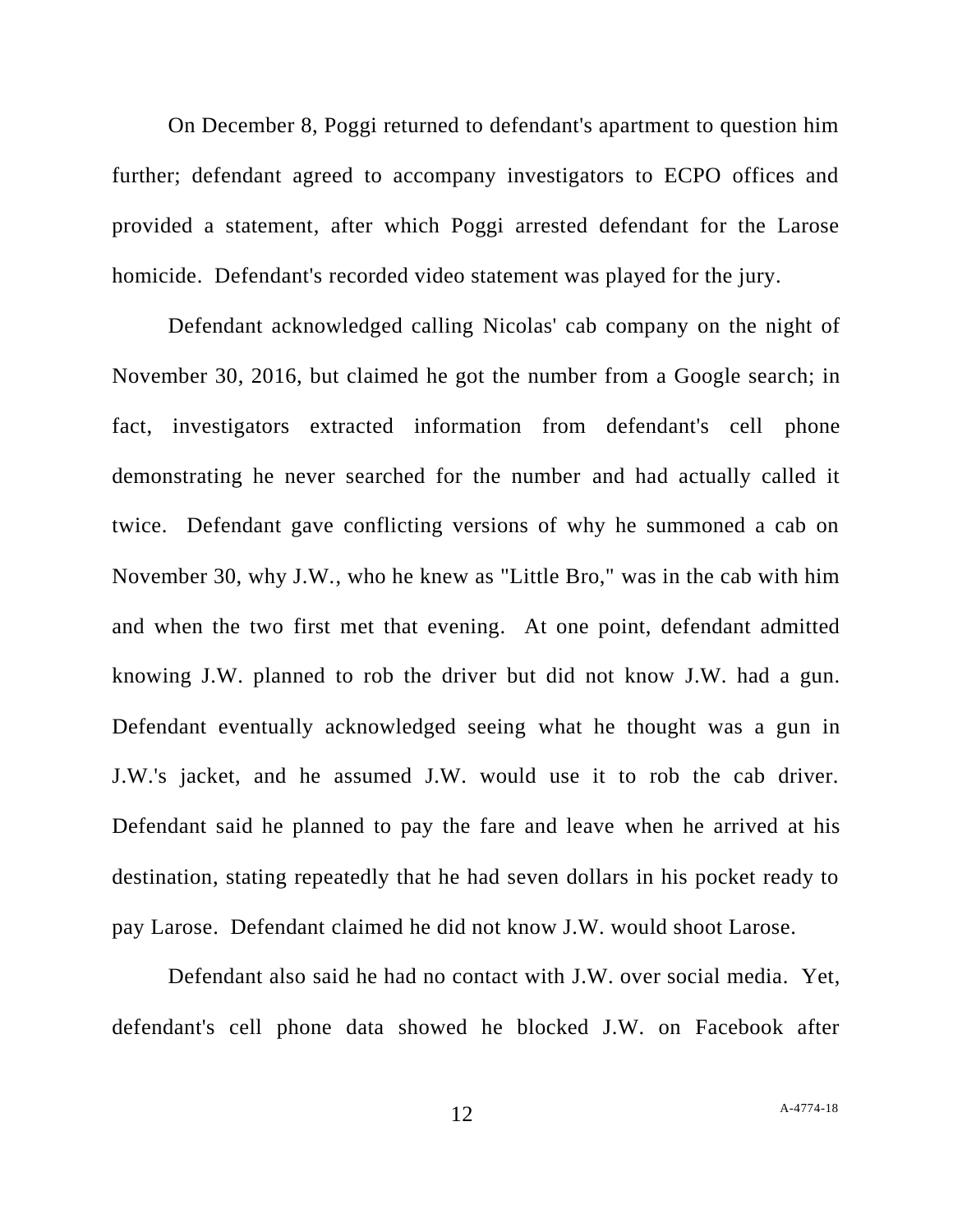speaking with Poggi on December 5. After the homicide, defendant texted a woman in New York City at 1:00 a.m. — "I need your help. Do you live by yourself?" J.W. sent a message to defendant at 9:20 a.m. on December 1 stating, "Son we good. N\*\*\*\*\* just want to make sure we don't get bagged." J.W. sent a second message at 9:31 a.m., "Remember the story brush I told you to tell [those] n\*\*\*\*\*." Both messages had been deleted from defendant's phone before it was seized.

Also on December 8, detectives executed a search warrant at defendant's apartment and seized a blue puffy jacket in a suitcase under defendant's bed. Later expert DNA testimony revealed the major source of blood on the jacket was Larose. Detectives also discovered ammunition in defendant's bedroom dresser that was compatible with the revolver found at the Highland Terrace apartment.

The State called Grant and Dawkins as witnesses. The judge declared Grant a hostile witness after he frequently said he could not recall the events of December 2, the day police entered the apartment on Highland Terrace.<sup>6</sup> Grant

 $6$  N.J.R.E. 611(c) permits leading questions "when a witness demonstrates hostility or unresponsiveness," but here the prosecutor's questions were more than leading. They essentially asked Grant to simply confirm various things he told police in a formal statement.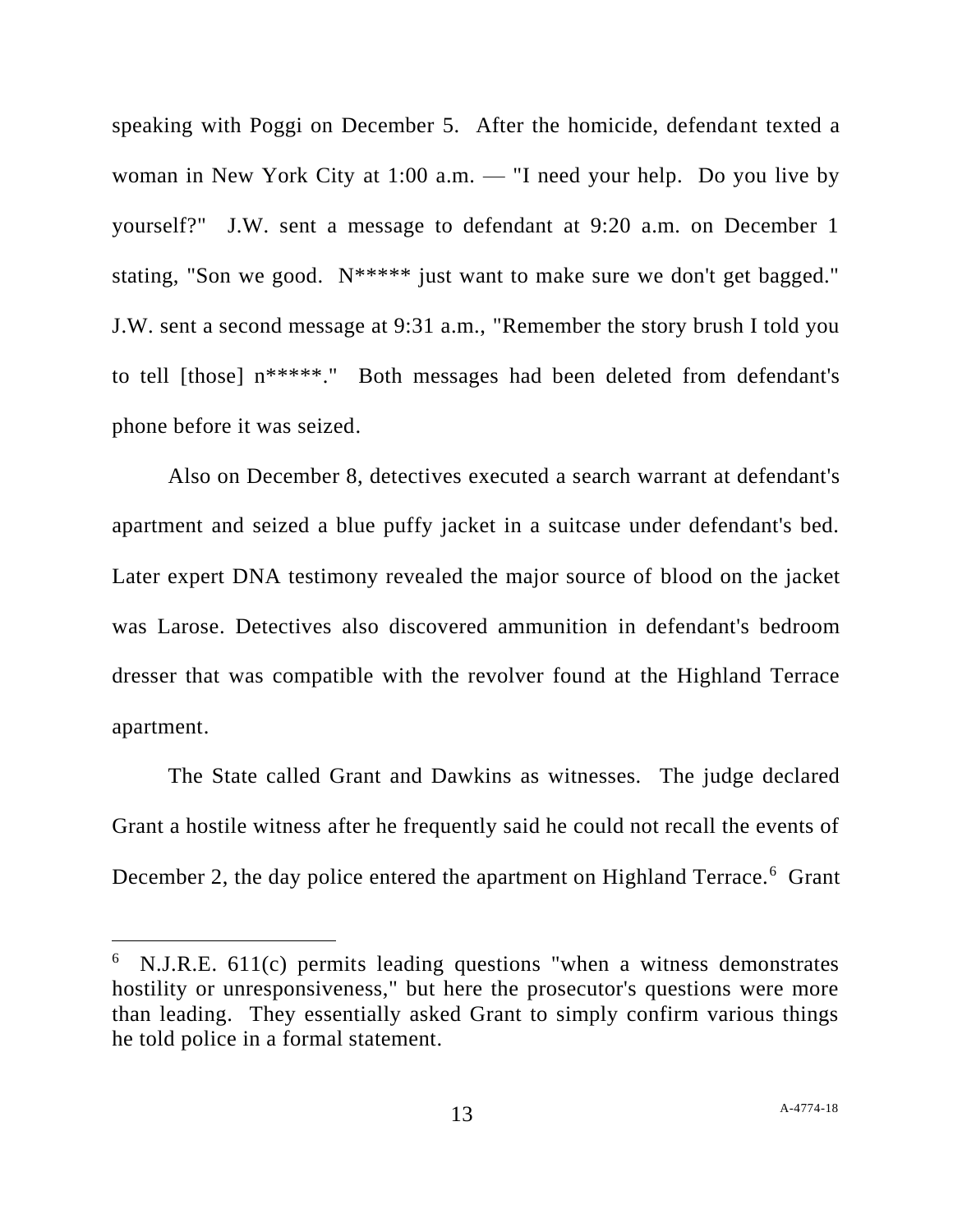said J.W. came to the apartment earlier that day and hid a revolver next to a PlayStation console in the bedroom. An argument broke out between J.W. and Elysee, after J.W. spilled soda on some counterfeit money. Elysee yelled at J.W. for "always fucking up." Grant said at some point, the conversation turned to the killing of a cab driver; J.W. said it was an "accident," and he was trying to rob the driver but "the car driver tried him." J.W. did not say he was with anyone else during the robbery. Grant testified he did not know defendant.

Dawkins' testimony was generally consistent with Grant's, although he said J.W. claimed the cab driver was "tussling" with him when he fired the shots.<sup>7</sup> When Dawkins repeatedly claimed an inability to remember other details, the prosecutor requested a sidebar. Before either counsel spoke, the judge said, "I think that a Gross [h]earing is in order."<sup>8</sup> Defense counsel objected, asking the prosecutor, "[W]hat else is [it] that you're looking to get

 $<sup>7</sup>$  The medical examiner testified neither shot that struck Larose was fired at</sup> close range.

<sup>8</sup> State v. Gross, 121 N.J. 1, 10 (1990), in which the Court identified a nonexhaustive list of factors the judge should consider before determining the reliability of a witness's out-of-court statement and admitting it in evidence as a prior inconsistent statement pursuant to N.J.R.E. 803(a)(1).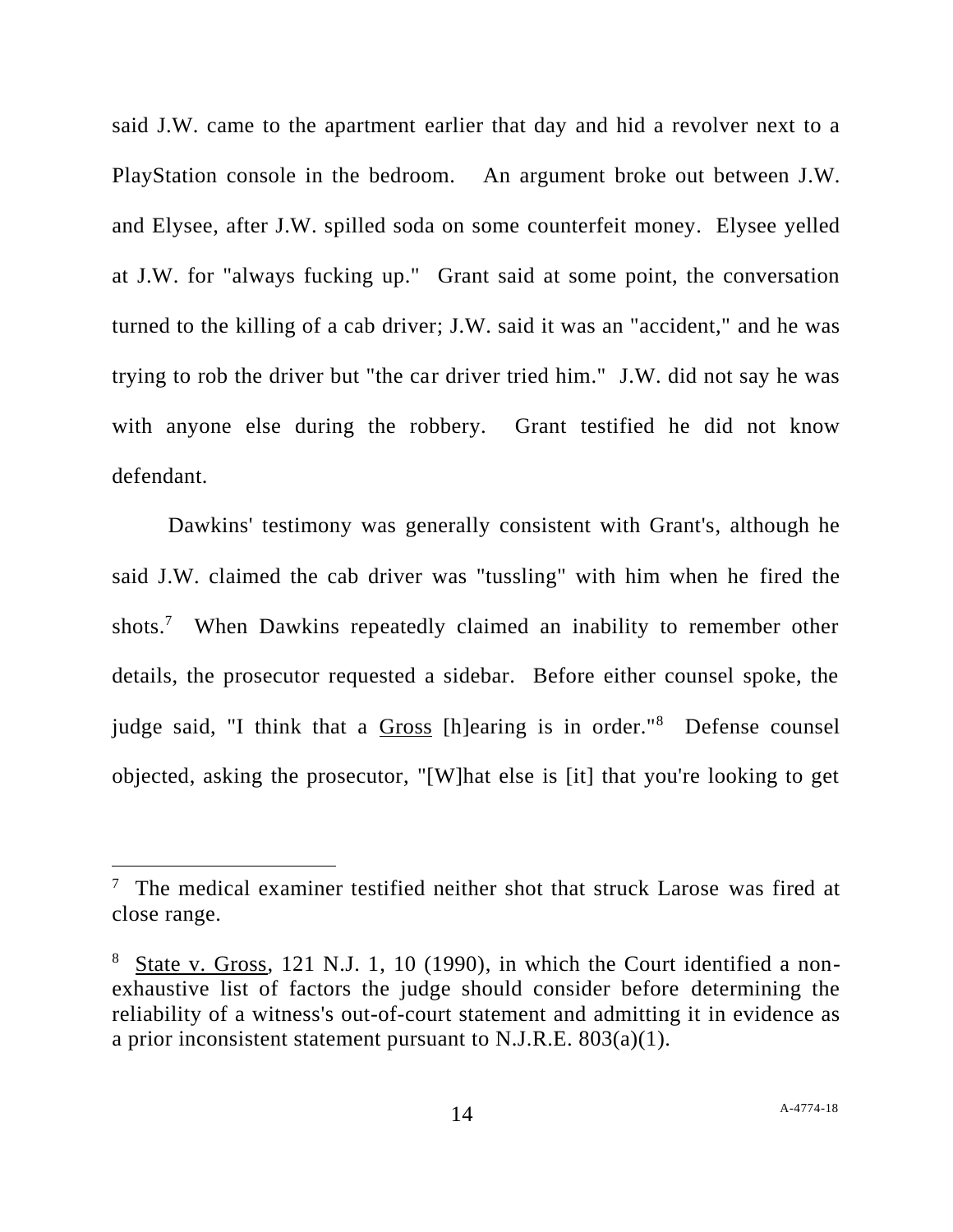from him that he hasn't already given you?" The prosecutor complained Dawkins' testimony was "not really compelling . . . compared to the Gross."

The judge dismissed the jury and conducted a Gross hearing; Detective Carlos Olma, who interviewed Dawkins, testified, and the court viewed the video recording of the statement. Defense counsel reiterated her earlier objection and also specifically objected to "a ton of hearsay" in Dawkins' statement. The judge overruled the objections, considered the Gross factors, and admitted a redacted version of the statement into evidence. The judge overruled the request to redact Dawkins' references to statements made by J.W., accepting the prosecutor's assertion that J.W.'s statements were admissible under the co-conspirator exception to the hearsay rule. See N.J.R.E. 803(b)(5) (excepting from the hearsay rule "a statement made at the time the party-opponent and the declarant were participating in a plan to commit a crime or civil wrong and the statement was made in furtherance of that plan").

The next day, the prosecutor again called Dawkins to the witness stand, asked him about his prior criminal history, and played the recorded statement for the jury. It suffices to say the statement added little to what Dawkins had already testified to through the prosecutor's leading questions. In the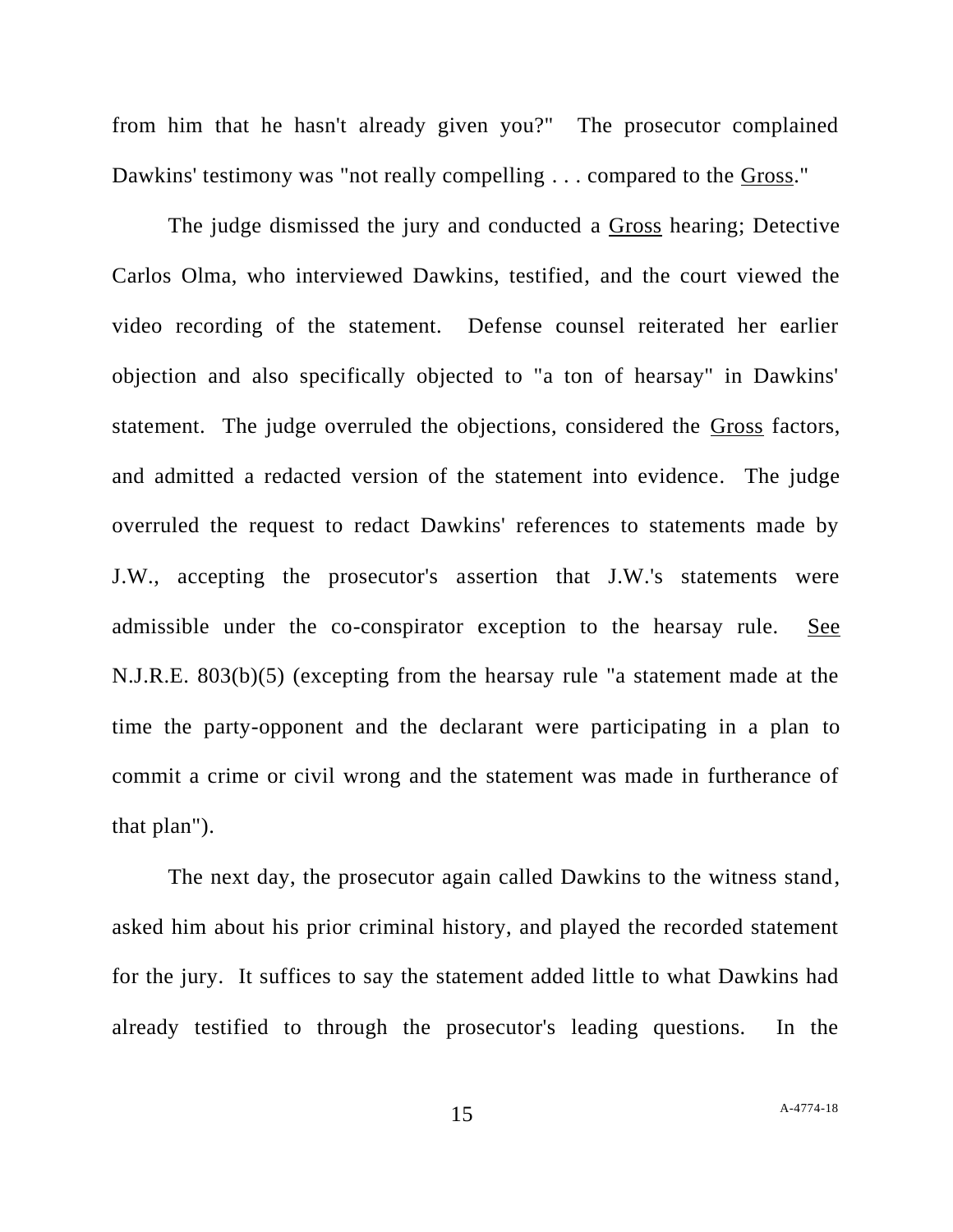statement, Dawkins asserts J.W. said he shot a cab driver twice while attempting a robbery and during a "tussle"; J.W. never said he was with another person at the time. Dawkins reiterated that J.W. brought a gun to the Highland Terrace apartment and put it by the PlayStation.

Defendant did not testify or call any witnesses. In her summation, defense counsel argued her client did not know J.W. intended to use a gun to rob Larose, nor did he believe J.W. would shoot the cab driver. In his summation, the prosecutor did not reference the November 29 robbery of Nicolas, but rather summarized the strong evidence supporting conviction and the inconsistencies in defendant's version of events.

#### II.

Before explaining why reversal is warranted, we briefly address the argument defendant raises in Point II and explain why, although it has merit, standing alone it would not require reversal.

Defendant contends it was error to admit the testimony of Grant and Dawkins regarding J.W.'s admissions made in the Highland Terrace apartment on December 2 before police arrived. The State argues the co-conspirator exception to the hearsay rule applied, and defense counsel stipulated to the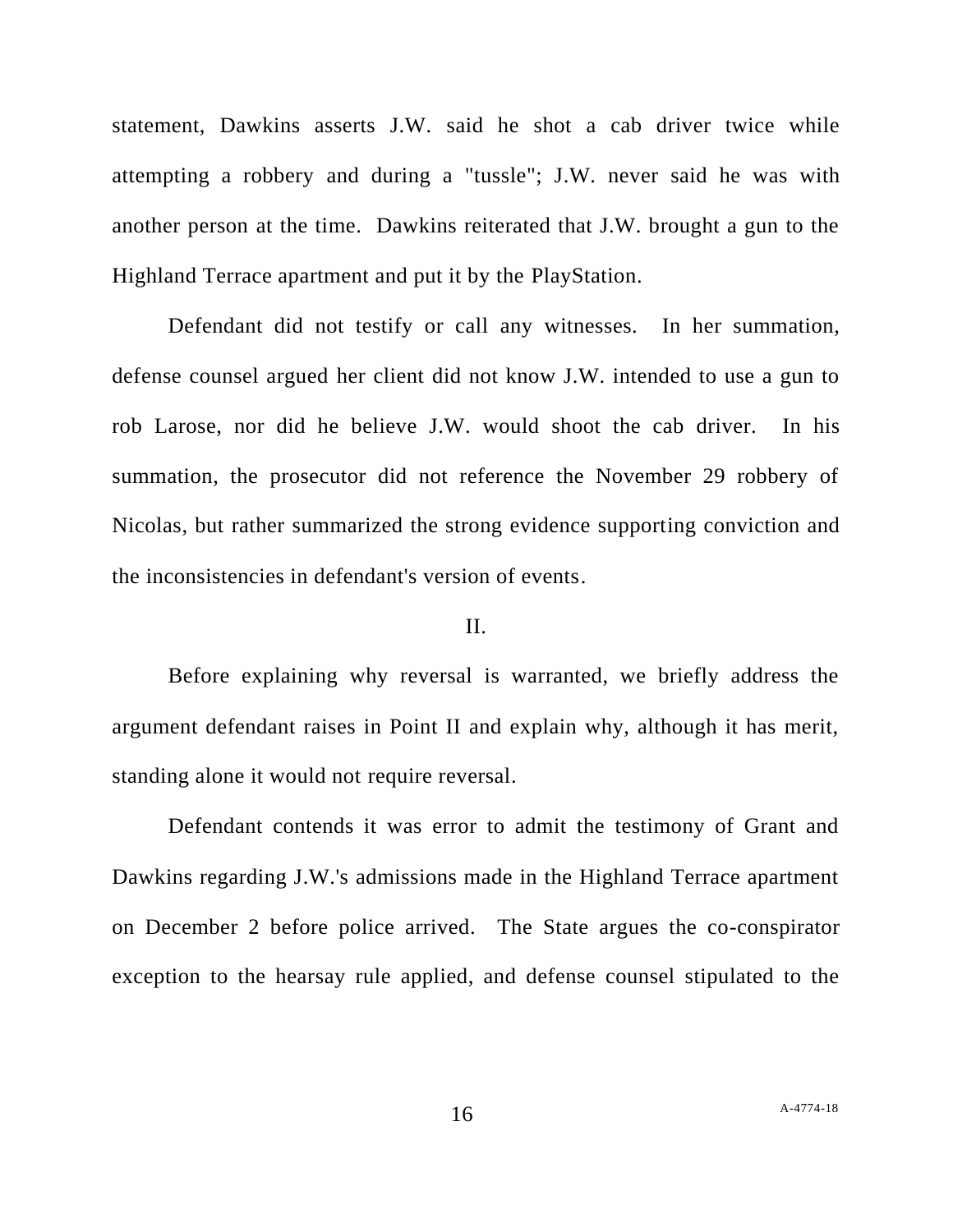admissibility of the evidence. Therefore, the State contends if there was error, it was invited error.

We agree the statements were hearsay and not admissible under the coconspirator exception to the hearsay rule. "The co-conspirator exception to the hearsay rule, embodied in N.J.R.E. 803(b)(5), provides that statements made 'at the time the party and the declarant were participating in a plan to commit a crime' and 'made in furtherance of that plan,' are admissible into evidence against another member of the conspiracy." State v. Savage, 172 N.J. 374, 402  $(2002)$  (quoting N.J.R.E.  $803(b)(5)$ ). "A conspiracy continues until its objective is fulfilled." Id. at 403 (citing State v. Cherry, 289 N.J. Super. 503, 523 (App. Div. 1995)). Here, the attempted robbery and shooting of Larose occurred days before J.W. allegedly confessed to Grant, Dawkins and others to shooting the cab driver. Post-conspiratorial statements are generally not admissible against a defendant. State v. Sparano, 249 N.J. Super. 411, 420–21 (App. Div. 1991).

However, "statements relating to past events may be admissible if they are 'in furtherance' of the conspiracy and 'serve some current purpose, such as to provide cohesiveness, provide reassurances to a co-conspirator, or prompt one not a member of the conspiracy to respond in a way that furthers the goals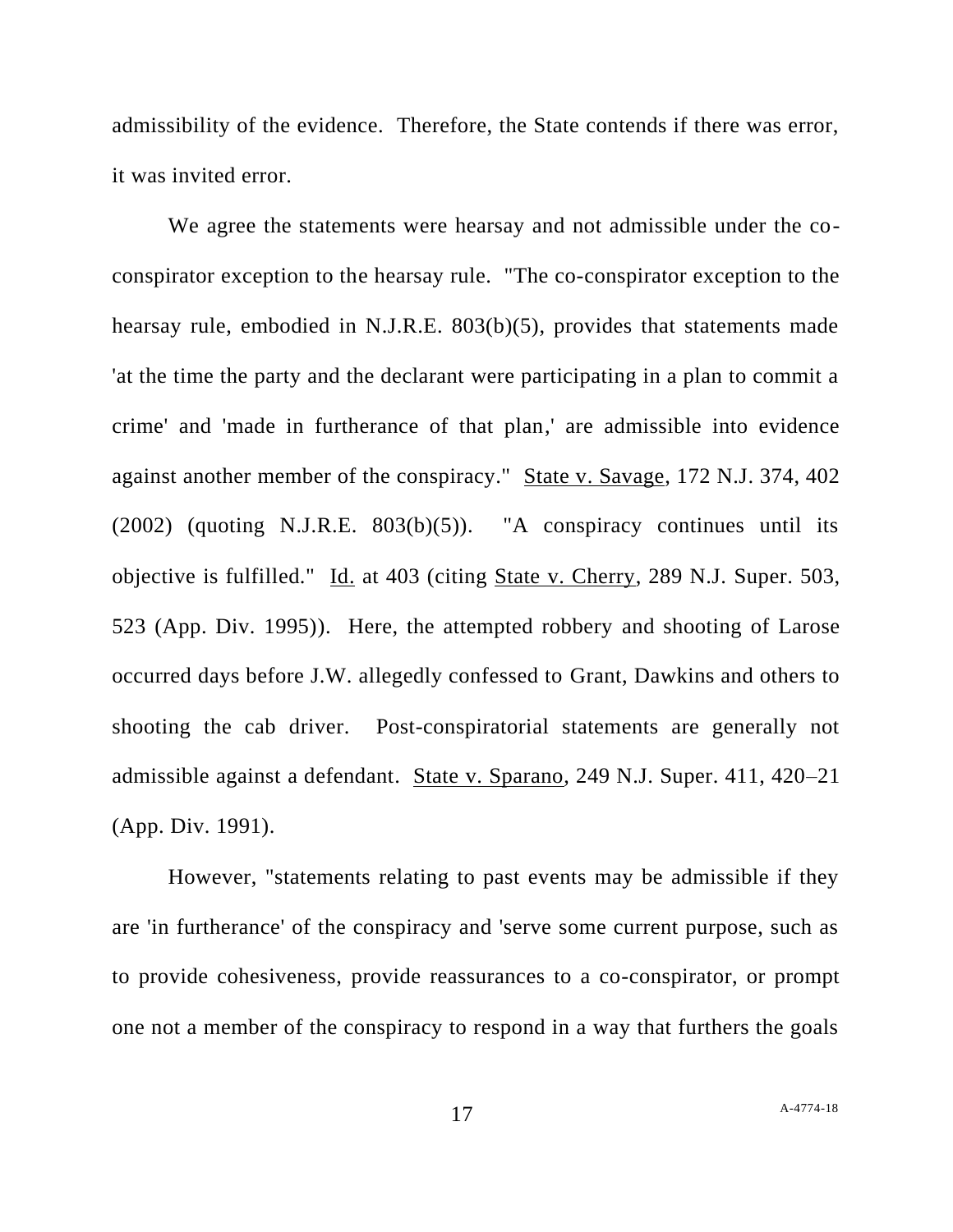of the conspiracy.'" Savage 172 N.J. at 403 (quoting State v. Taccetta, 301 N.J. Super. 227, 253 (App. Div. 1997)). The State contended J.W.'s statements were in furtherance of the conspiracy because J.W. hid the murder weapon in the Highland Terrace apartment. But, the statements J.W. made, as recounted by Grant and Dawkins, were admissions to the shooting of Larose. They had nothing to do with hiding the weapon, nor did they implicate anyone, much less defendant, as being involved in the shooting. They were not made in "furtherance of the conspiracy," and therefore were inadmissible.<sup>9</sup>

We do not think standing alone the admission of J.W.'s statements to Grant and Dawkins requires reversal for two reasons. First, defendant's statement to police contained the same information that J.W. allegedly told his cohorts, specifically that Larose resisted the robbery, which led to shots being fired. Admission of J.W.'s hearsay statements was, therefore, harmless error beyond a reasonable doubt. See, e.g., State v. Scott, 229 N.J. 469, 484 (2017) (explaining harmless error doctrine).

<sup>&</sup>lt;sup>9</sup> During the pre-trial discussion of the stipulation, the prosecutor and defense counsel alluded to J.W.'s statements being admissible as statements against interest. N.J.R.E.  $803(c)(25)$ . However, "[s]uch a statement is admissible against a defendant in a criminal proceeding only if the defendant was the declarant." Ibid.; see State v. Hannah, 248 N.J. 148, 183–84 (2021). J.W.'s statements to Grant and Hawkins were not admissible on this ground.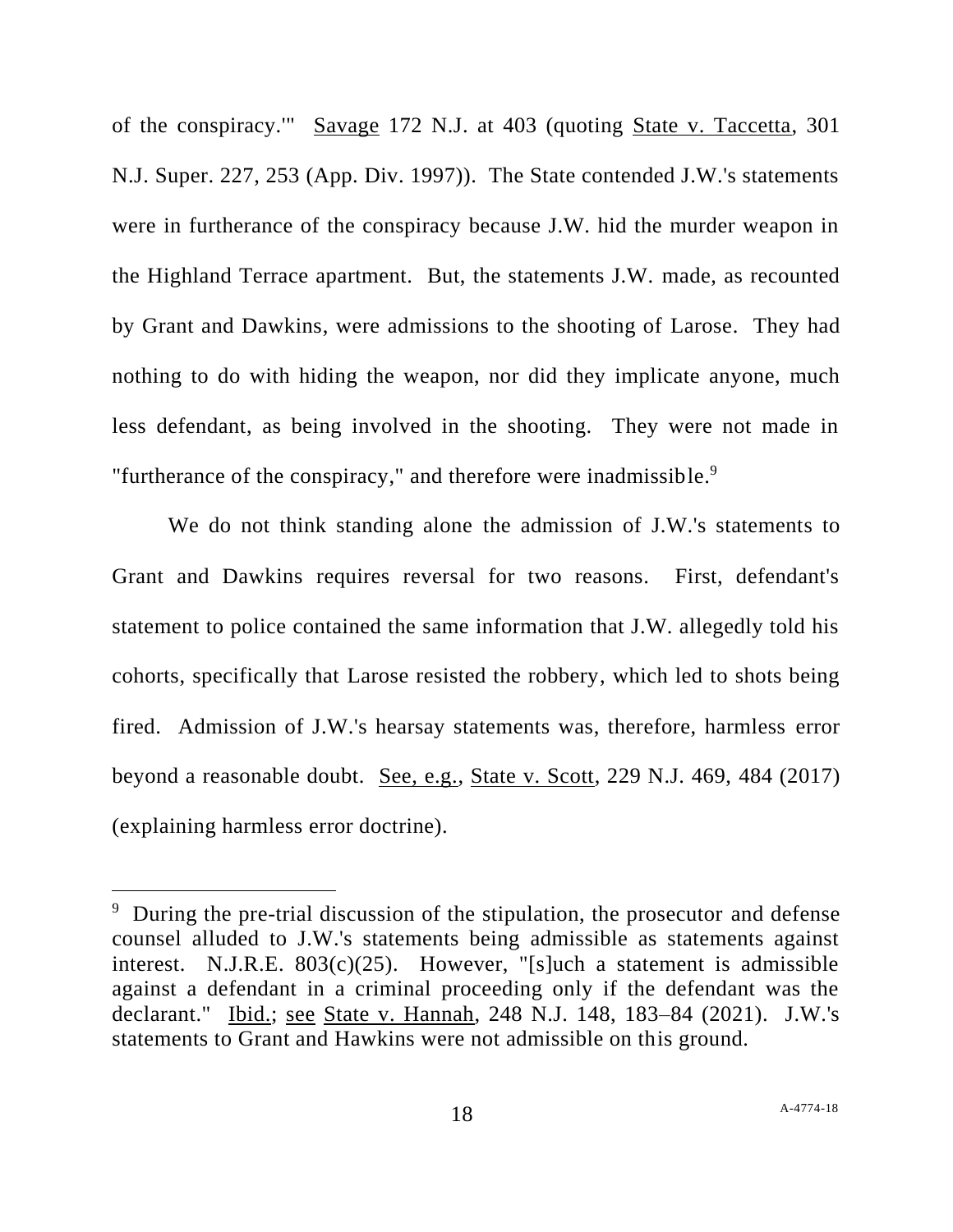Second, defense counsel stipulated to the admissibility of J.W.'s statements to Grant and Dawkins, and any objections she did make had nothing to do with the actual content of J.W.'s alleged statements. As such, the invited error doctrine applies. See, e.g., State v. A.R., 213 N.J. 542, 561 (2013) ("Under that settled principle of law, trial errors that 'were induced, encouraged or acquiesced in or consented to by defense counsel ordinarily are not a basis for reversal on appeal.'" (quoting State v. Corsaro, 107 N.J. 339, 345 (1987))).

In Point I, defendant asserts it was error to permit the State to introduce evidence of the November 29 armed robbery of Nicolas because it was irrelevant and deprived defendant his due process rights.<sup>10</sup> The State contends

<sup>&</sup>lt;sup>10</sup> In announcing defense counsel's stipulation to the admission of evidence of the robbery of Nicolas, the prosecutor said the stipulation was to "denecessitate hav[ing] a [N.J.R.E.] 404b motion for the things that happened on [November 29]." We assume believing it necessary to address this canard, defendant also contends in his brief that the evidence was barred by N.J.R.E. 404(b), which excludes evidence of uncharged other crimes or bad acts except in limited circumstances. However, the State never asserted defendant was involved in the Nicolas robbery, and evidence regarding the November 29 robbery was not "other crimes" evidence as traditionally understood. State v. Figueroa, 358 N.J. Super. 317, 325–26 (App. Div. 2003); see also Biunno, Weissbard & Zegas, Current N.J. Rules of Evidence, cmt. 7 on N.J.R.E. 404(b) (2022) ("The rule applies only to other acts of the defendant; thus, evidence that includes references to bad conduct by the defendant's accomplices does not implicate [N.J.R.E. 404(b)].").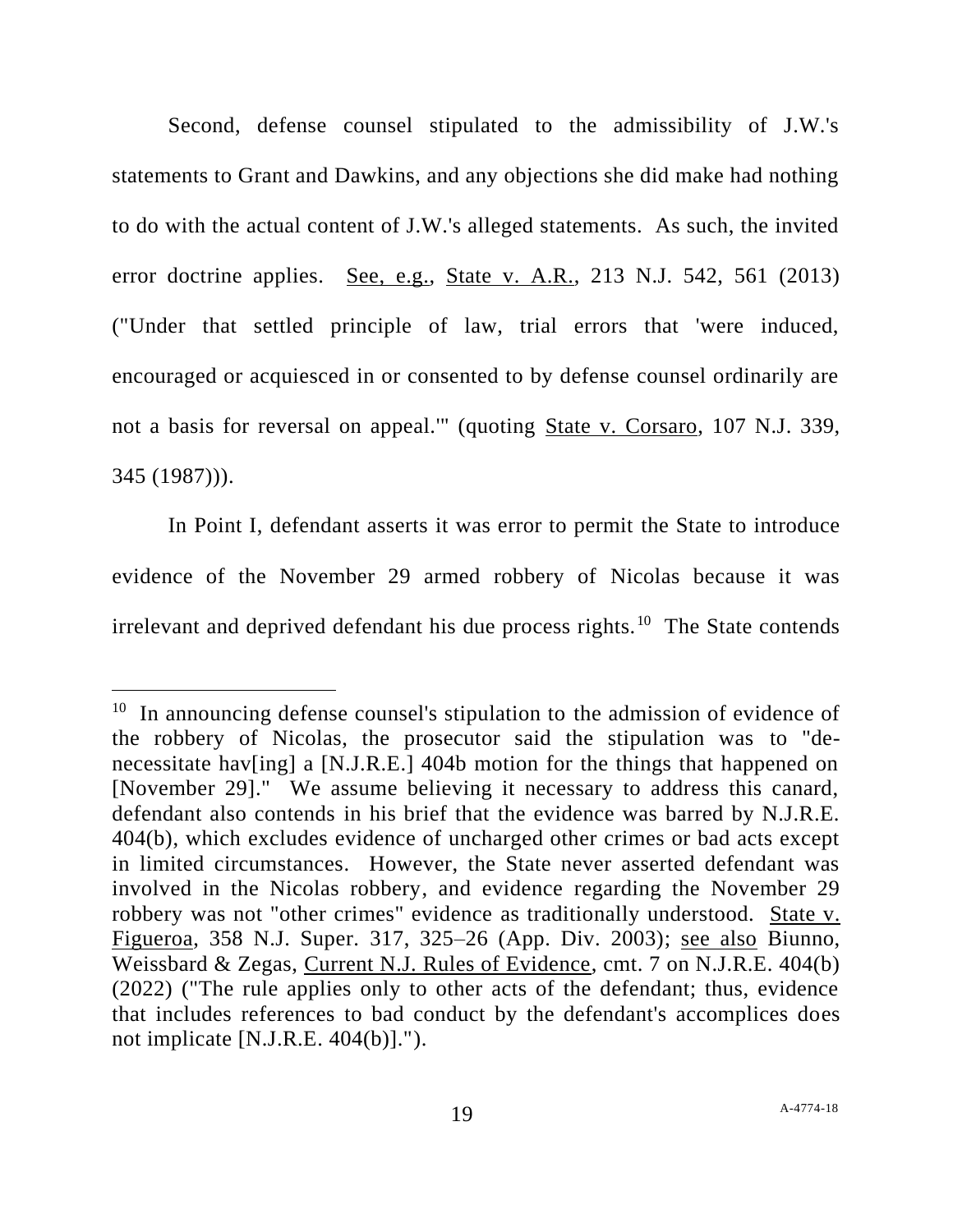the evidence regarding the November 29 robbery was relevant because it assisted police in developing the case, identifying J.W., and finding the murder weapon. The State also argues the admission of the evidence was not plain error.

N.J.R.E. 401 defines "[r]elevant evidence" as "evidence having a tendency in reason to prove or disprove any fact of consequence to the determination of the action." (Emphasis added). Evidence "need not be dispositive or even strongly probative in order to clear the relevancy bar." State v. Cole, 229 N.J. 430, 447 (2017) (quoting State v. Buckley, 216 N.J. 249, 261 (2013)). "When a court decides whether evidence is relevant, 'the inquiry should focus on the logical connection between the proffered evidence and a fact in issue.'" Ibid. (emphasis added) (quoting State v. Bakka, 176 N.J. 533, 545 (2003)); see also State v. Santamaria, 236 N.J. 390, 405 (2019) ("[T]he relevancy threshold is met '[o]nce a logical relevancy can be found to bridge the evidence offered and a consequential issue in the case.'" (alteration in original) (quoting Cole, 229 N.J. at 448)).

A court may admit relevant evidence "unless exclusion is warranted under a specific evidence rule." State v. Trinidad, 241 N.J. 425, 449 (2020) (quoting State v. Burr, 195 N.J. 119, 127 (2008)). "One such rule excluding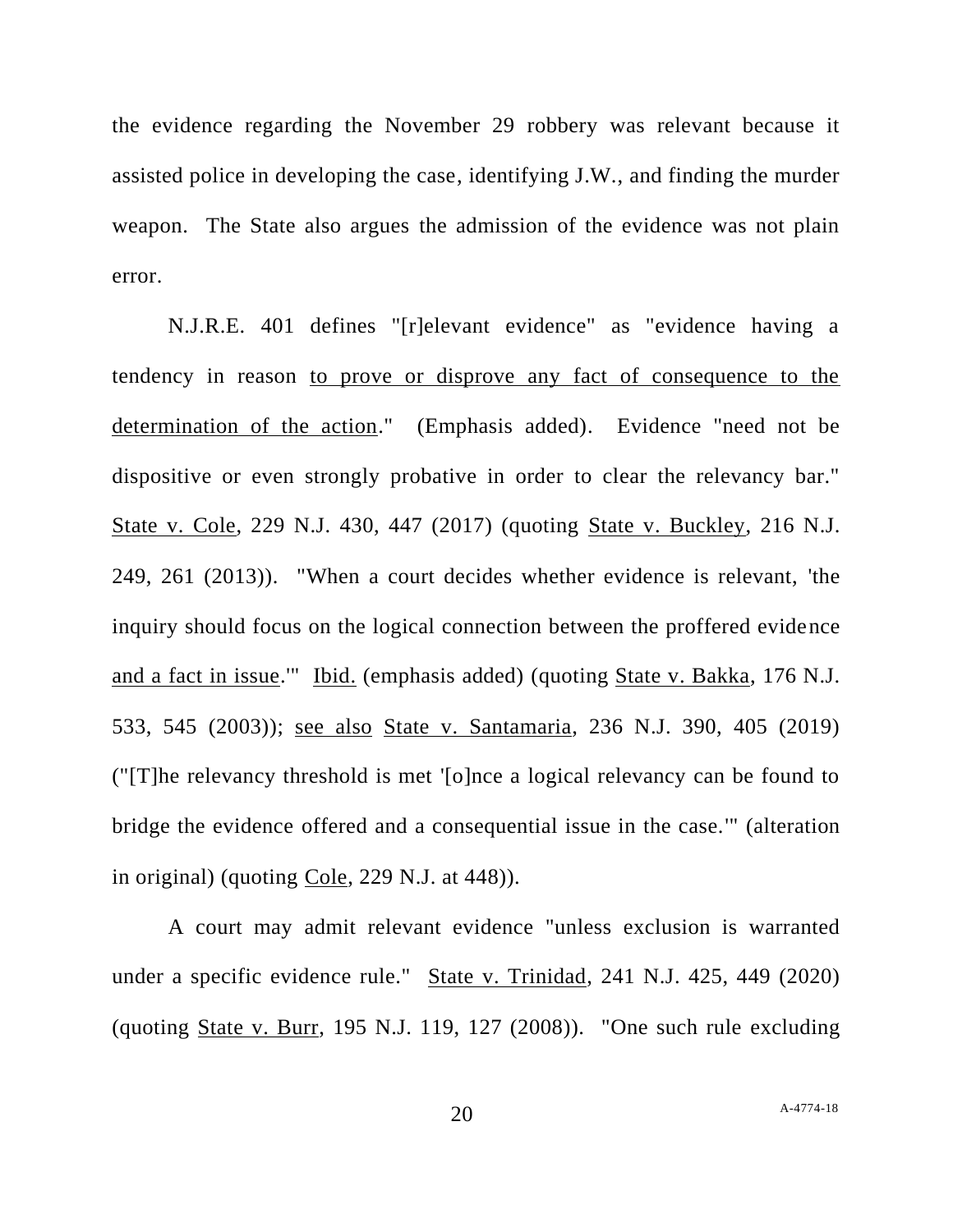relevant evidence is N.J.R.E. 403," ibid. (quoting Cole, 229 N.J. at 448), which provides relevant evidence "may be excluded if its probative value is substantially outweighed by the risk of . . . [u]ndue prejudice, confusion of issues, or misleading the jury, or . . . [u]ndue delay, waste of time, or needless presentation of cumulative evidence," N.J.R.E. 403. "For exclusion, the evidence must be more than prejudicial: '[d]amaging evidence usually is very prejudicial but the question here is whether the risk of undue prejudice was too high.'" Trinidad, 241 N.J. at 449 (alteration in original) (quoting Cole, 229 N.J. at 448).

Immediately before trial, the prosecutor announced defense counsel's stipulation that "J.W.'s robbery of . . . Nicolas the day prior . . . [was] admissible to prove [the] identity of co-conspirator J.W." Undoubtedly, the identity of defendant's co-conspirator was a "consequential issue" in the case, since count one of the indictment specifically alleged defendant conspired with J.W. to commit robbery.

However, as defense counsel noted during one of her many objections to the reams of evidence that came before the jury about the uncharged November 29 robbery, the identity of defendant's alleged co-conspirator was never in dispute. Defendant identified him in his statement to police; the jury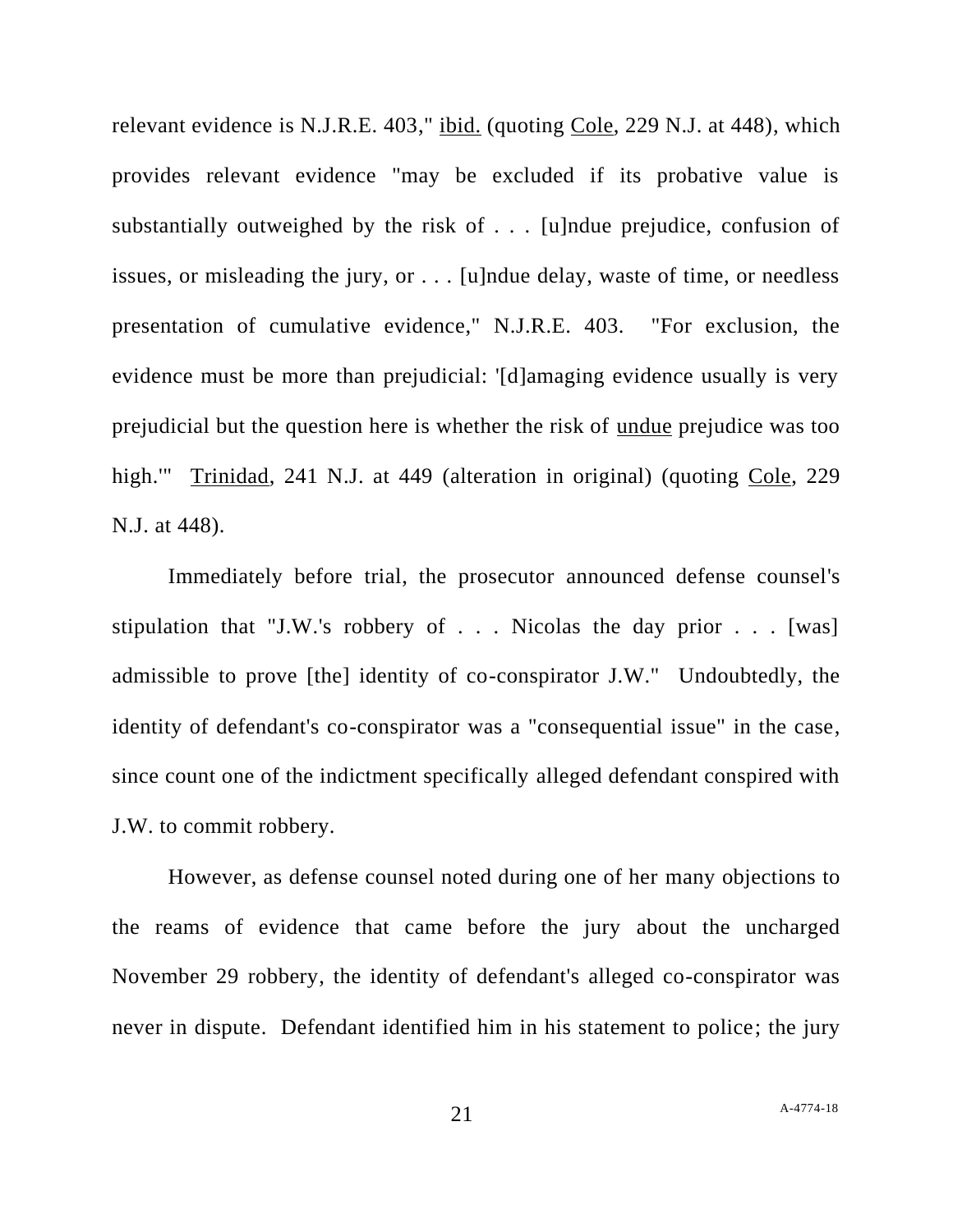saw defendant specifically identify a photo of J.W. During summation, the prosecutor referenced other evidence, including video surveillance footage from the night of Larose's murder, from which the jury could infer defendant and J.W. were together before leaving defendant's apartment building to catch the cab, entered the cab together, ran together from the cab after it crashed, and communicated with each other the next morning. Defense counsel may have initially stipulated to the admissibility of some evidence regarding the November 29 robbery of Nicolas, but, as we hopefully made clear above, she objected again and again as the State essentially tried a case-within-a-case.

The State also contends the evidence was admissible to show the course of investigation that ultimately led to recovery of the murder weapon. At times, the prosecutor asserted this same rationale during trial as a basis for admitting evidence of J.W.'s participation in the Nicolas robbery. While some evidence of the Nicolas robbery may have been relevant, simply put, the details of the Nicolas robbery and its investigation were irrelevant to defendant's trial. Yet, the judge permitted the jury to view video surveillance footage of the Nicolas robbery, hear Poggi's testimony about obtaining J.N.'s pedigree and J.W.'s photo from another police department, and see video of Nicolas' out-of-court identification of J.W. All that evidence proved J.W.'s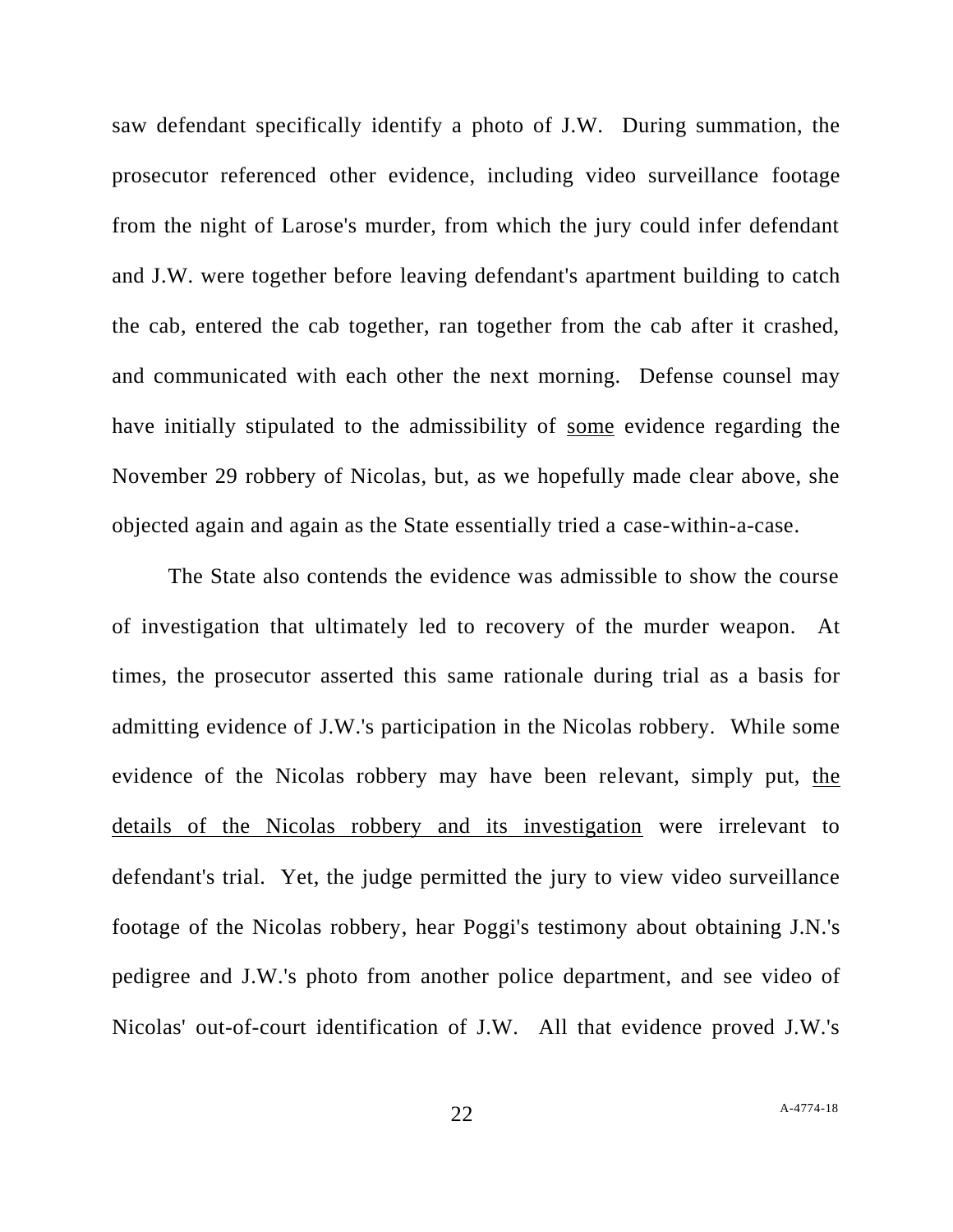guilt in Nicolas' robbery; it had nothing to do with defendant's involvement in the homicide.

We see no reason why Poggi could not simply have told the jury that after speaking with Nicolas, he secured a photo of J.N. and J.W. and showed them to Nicolas, who identified them as his assailants. Poggi could simply have said he went to the Highland Terrace address where he believed both lived and saw one of the juveniles entering a specific apartment. Evidence of what followed, including the recovery of the murder weapon, would have been admitted as it was at trial. In short, the abundance of evidence showing the steps in the investigation demonstrated perceptive and dedicated efforts of law enforcement professionals, but based on its extremely limited relevance, the judge should not have admitted most of the evidence at defendant's trial. It was unduly prejudicial to defendant and clearly outweighed its very limited relevancy. N.J.R.E. 403.

The only close issue is whether the admission of all the evidence about Nicolas' robbery, in which defendant played no part, was harmful error "clearly capable of producing an unjust result." R. 2:10-2. "The possibility must be real, one sufficient to raise a reasonable doubt as to whether [it] led the jury to a verdict it otherwise might not have reached." State v. Lazo, 209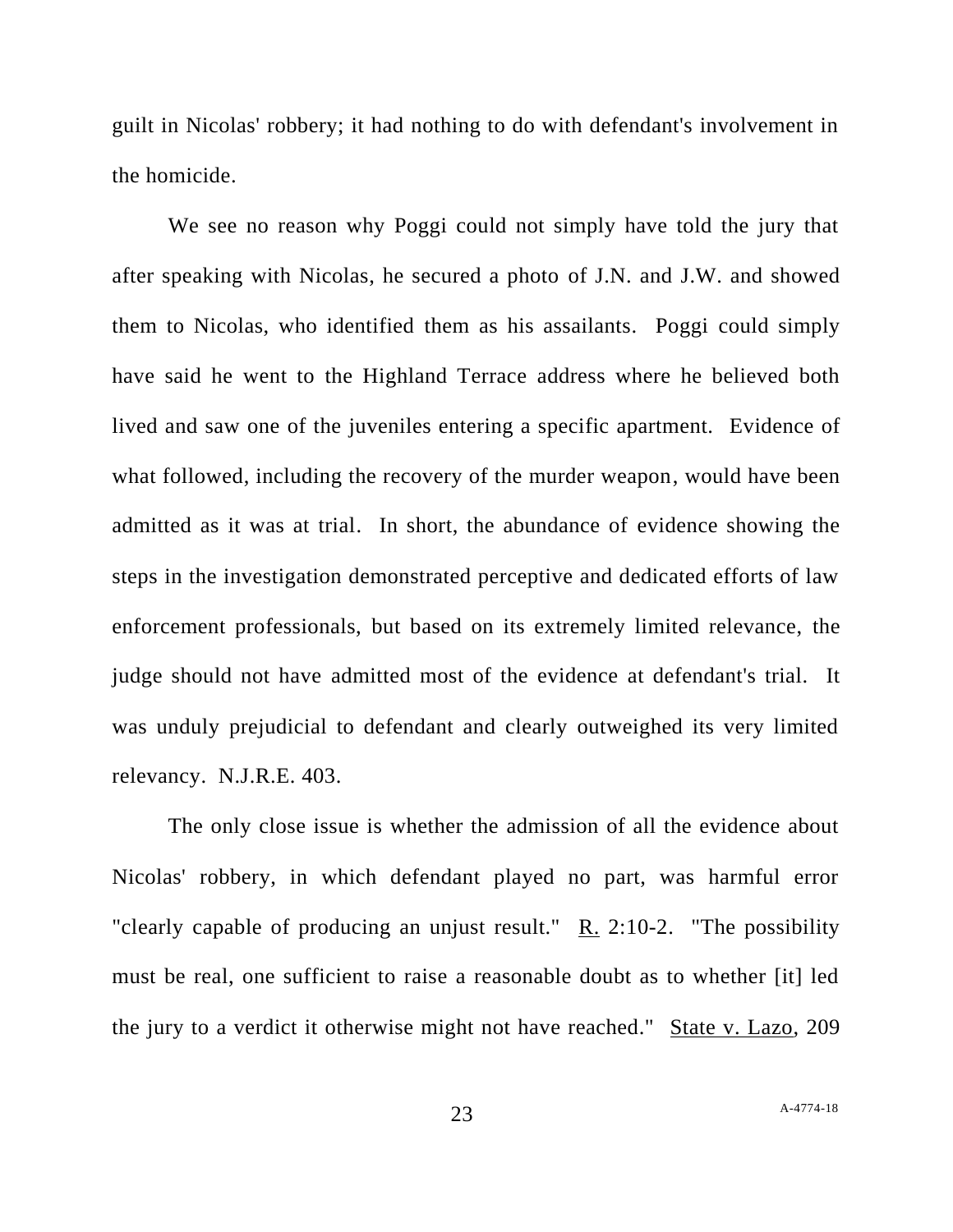N.J. 9, 26 (2012) (alteration in original) (quoting State v. R.B., 183 N.J. 308, 330 (2005)). "That determination must be made in the context of the entire record." State v. Sowell, 213 N.J. 89, 108 (2013).

Undoubtedly, the State's case against defendant was strong, as we have outlined throughout this opinion. However, the admission of substantial, irrelevant evidence about J.W.'s involvement in the Nicolas robbery was error compounded by the lack of any instruction to the jury about the limited relevance of that evidence. The judge never told the jury why he admitted evidence of the Nicolas robbery.

More importantly, he never told the jury defendant was never suspected of involvement in that robbery, and the jury should not consider evidence of the Nicolas robbery when deciding whether defendant was guilty of Larose's homicide. Instead, the jury was left unconstrained when evaluating the importance and relevance of that evidence. It was, for example, free to consider that J.W., a fourteen-year-old who committed two armed robberies of cab drivers on consecutive nights in the same neighborhood, was an acquaintance of defendant, who was older, and defendant was with J.W. when defendant called for a cab and let him share a cab on November 30, 2016. In